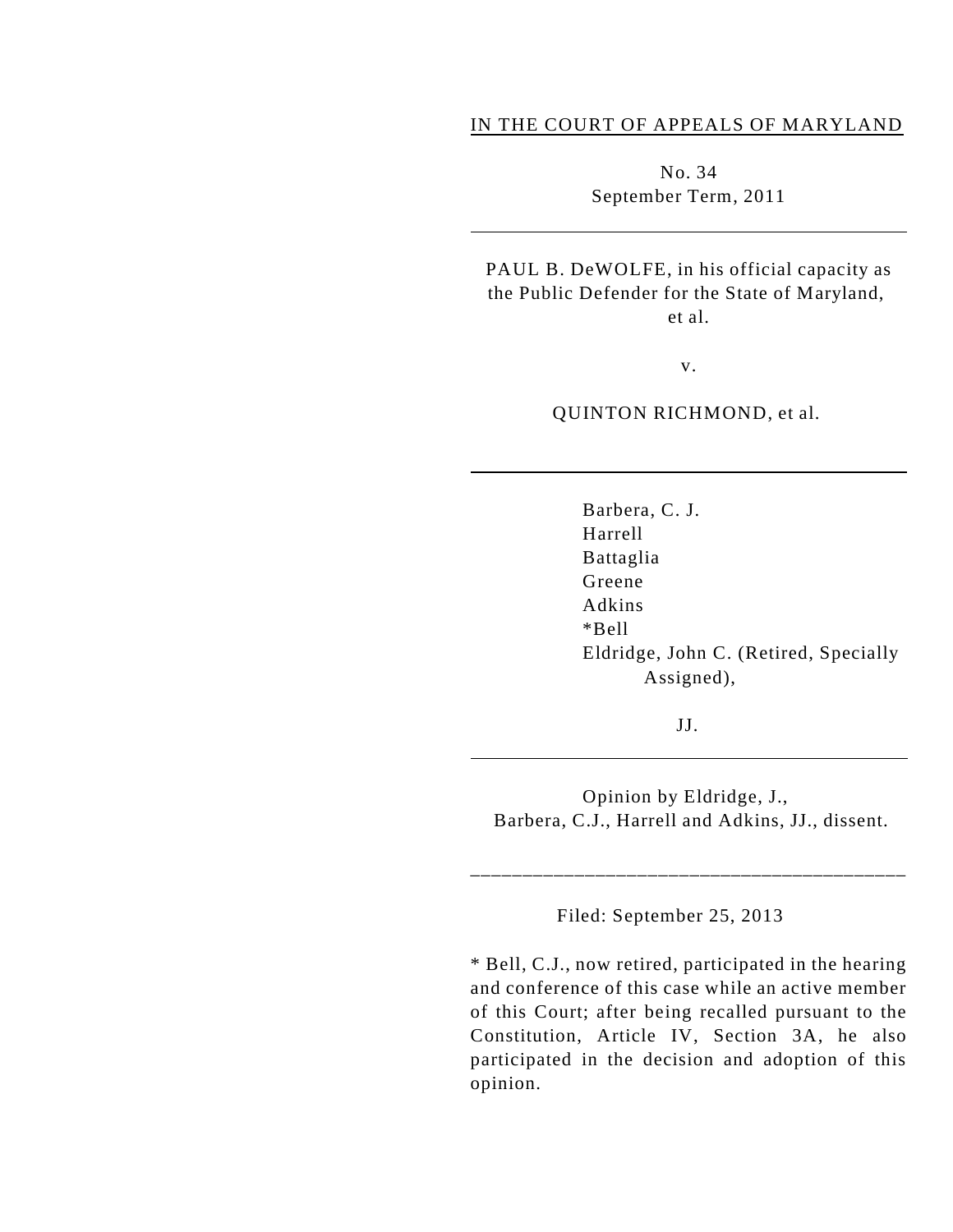In an opinion and order filed in this case on January 4, 2012, but not officially published because of motions for reconsideration, Judge (now Chief Judge) Barbera for the Court referred to "the complex procedural history of this case." Since that time, the case's procedural history has become a great deal more complex. Despite the historical complexity, however, the case both then and now has presented a single broad legal issue: whether an indigent criminal defendant is entitled to state-furnished counsel at the defendant's initial appearance before a District Court Commissioner pursuant to Maryland Rule 4-213(a).

#### I.

Plaintiffs in this case filed a complaint in the Circuit Court for Baltimore City alleging that they were denied Public Defender representation during their initial appearance proceedings before a District Court Commissioner. They named as defendants the District Court of Maryland, the Chief Judge of the District Court of Maryland, the Administrative Judge of the District Court in Baltimore City, and several other District Court officials in Baltimore City.<sup>1</sup> The plaintiffs asserted that the initial appearance proceeding, during which a District Court Commissioner determines whether there is probable cause for the defendant's arrest if the arrest occurred without

Hereafter, we shall refer to these defendants at "the District Court defendants." Later, the <sup>1</sup> District Court of Maryland was dismissed as an improper defendant. The Public Defender, Paul DeWolfe, was joined as a defendant in this case after this Court remanded the case to the Circuit Court in 2010. *Richmond v. District Court of Maryland*, 412 Md. 672, 990 A.2d 549 (2010). Since this Court's opinion was filed on January 4, 2012, we granted the State of Maryland's motion to intervene as a defendant.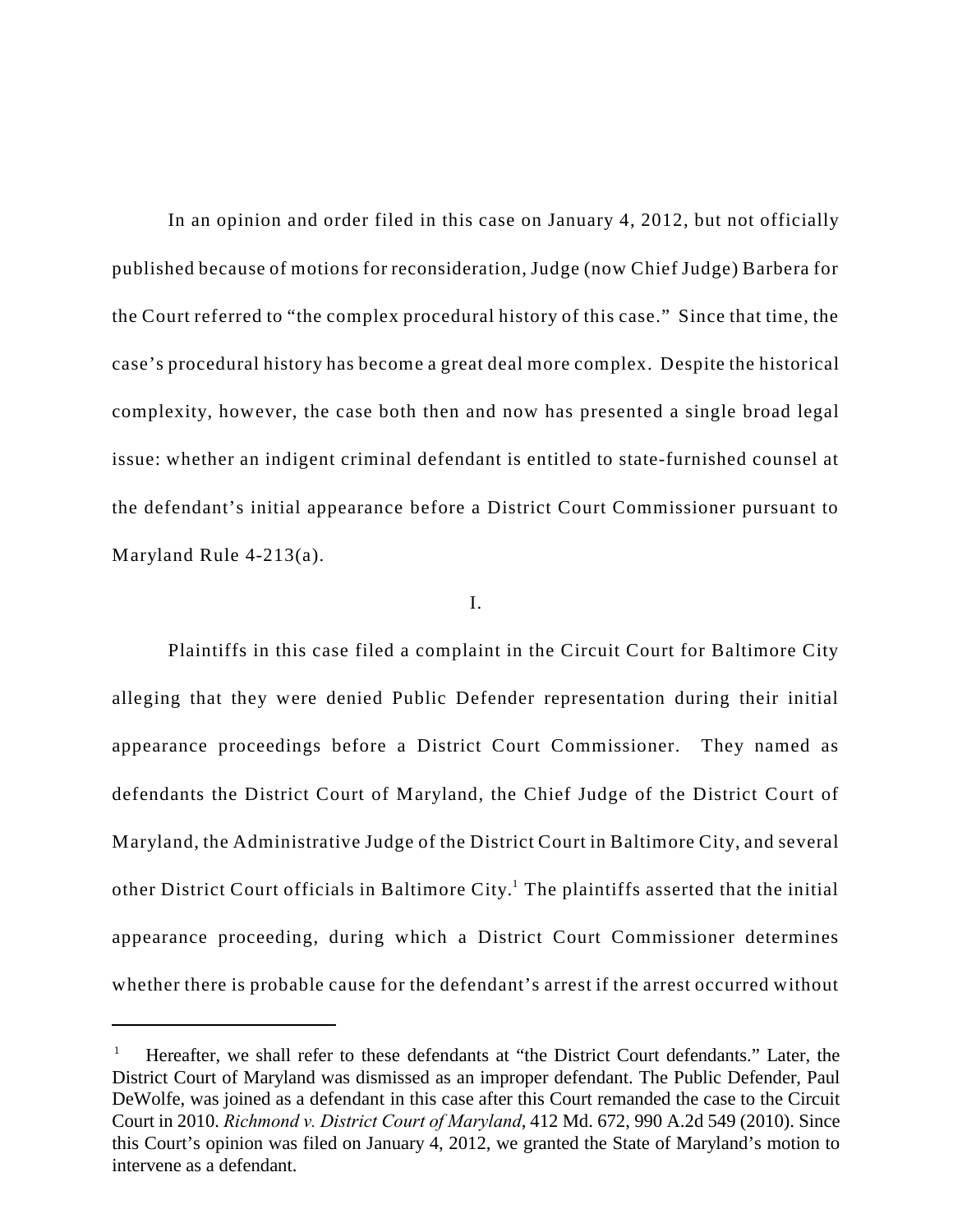a warrant and whether an arrested individual is to be detained, or released on bail, or released on his or her own recognizance, is a critical stage of the criminal proceeding requiring state-furnished counsel under the provisions of the Public Defender Act, Maryland Code (2001, 2008 Repl. Vol., 2012 Supp.), §16-204(b)(2) of the Criminal Procedure Article. They also relied upon the Sixth Amendment to the United States Constitution and Article 21 of the Maryland Declaration of Rights. In addition, they argued that the failure to furnish counsel violated the due process protections of the Fourteenth Amendment to the United States Constitution and Article 24 of the Maryland Declaration of Rights. Plaintiffs sought a declaratory judgment and an injunction to enjoin the defendants from violating the plaintiffs' right to representation at initial appearances before District Court Commissioners.

Plaintiffs Quinton Richmond, Jerome Jett, Glenn Callaway, Myron Singleton, Timothy Wright, Keith Wilds, Michael LaGrasse, Ralph Steele, Laura Baker, Erich Lewis, and Nathaniel Shivers were each separately arrested for unrelated criminal activity occurring in Baltimore City. Each plaintiff was arrested for a "serious offense" as defined in the Public Defender Statute,  $\S$  16-101(h)(1)-(4). Each plaintiff was detained at the Central Booking Jail in Baltimore City and brought before a Commissioner for an initial appearance pursuant to statute and Maryland Rule 4-213.<sup>2</sup>

Sections  $2-607(c)(1)$  and (2) of the Courts and Judicial Proceedings Article detail the duties of Commissioners:

<sup>&</sup>quot;(c) *Duties* – (1) A commissioner shall receive applications and determine probable cause for the issuance of charging documents.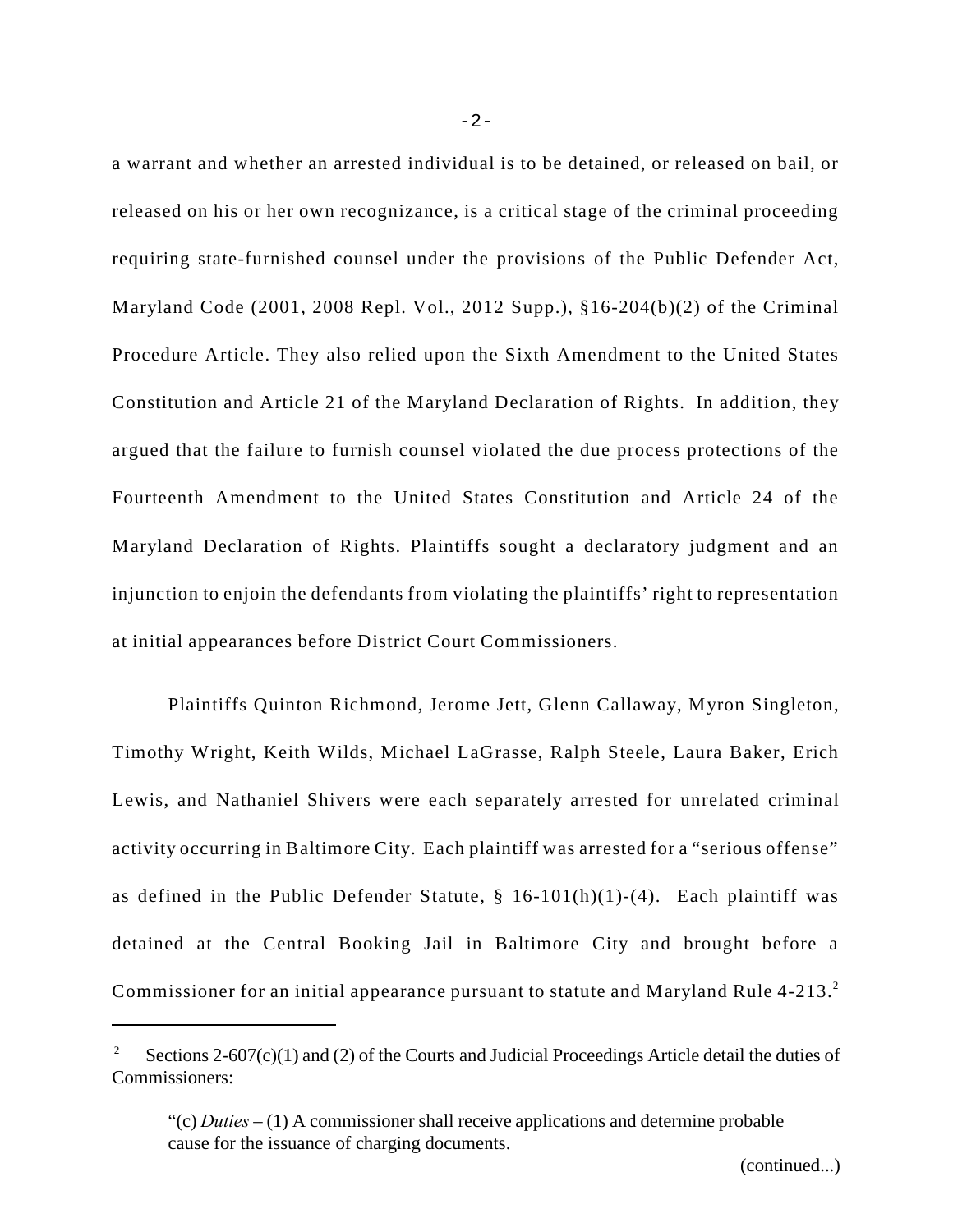While the Rules indicate that a defendant's first appearance must be before a "judicial officer," the Rules also provide that a "judicial officer" may be either a District Court Commissioner or a Judge. Maryland Rule 4-102(f). In each criminal case involving the plaintiffs in this civil case, the judicial officer was a District Court Commissioner. The parties agree that it is general practice that Commissioners, rather than District Court Judges, preside over initial appearances. A Commissioner need not be a lawyer. *See* Maryland Code (1974, 2013 Repl. Vol.) § 2-607(b) of the Courts and Judicial Proceedings Article; Rule 4-102(f); *State v. Smith*, 305 Md. 489, 501-505, 505 A.2d 511, 517-519, *cert. denied*, 476 U.S. 1186, 106 S.Ct. 2925, 91 L.Ed.2d 552 (1986).

The District Court Commissioner determines at the initial appearance, pursuant to Maryland Rule 4-216, whether a plaintiff is eligible for pretrial release. If a defendant was arrested without a warrant, the Commissioner determines whether there

<sup>&</sup>lt;sup>2</sup>  $($ ...continued)

<sup>(2)</sup> A commissioner shall advise arrested persons of their constitutional rights, set bond or commit persons to jail in default of bond or release them on personal recognizance if circumstances warrant, and conduct investigations and inquiries into the circumstances of any matter presented to the commissioner in order to determine if probable cause exists for the issuance of a charging document, warrant, or criminal summons and, in general, perform all the functions of committing magistrates as exercised by the justices of the peace prior to July 5, 1971."

Maryland Rule 4-213 specifically states that a judicial officer must inform the defendant of the charges against him or her. The defendant must also be informed of his right to counsel at trial and, when applicable, his right to a preliminary hearing.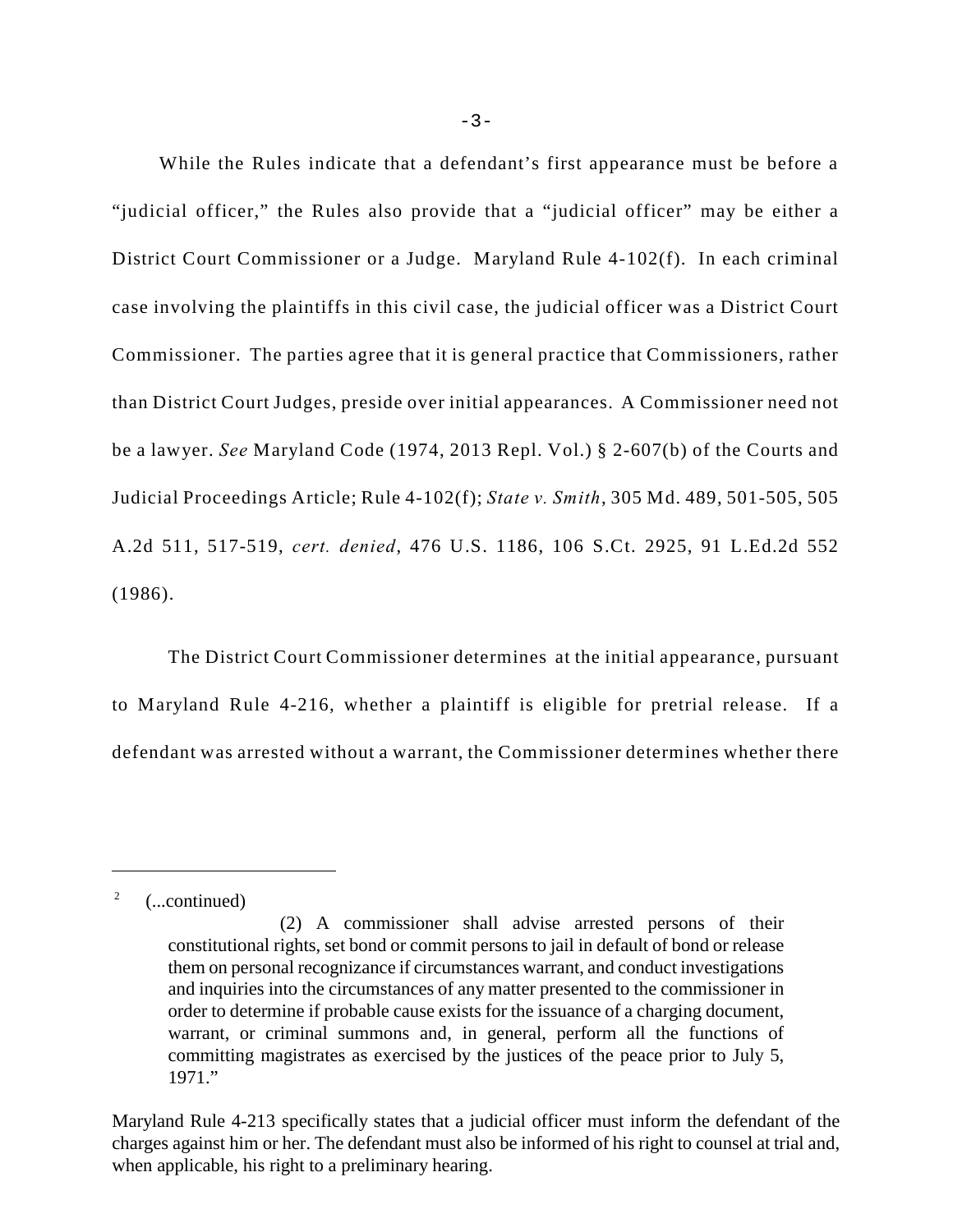was probable cause for each charge and for the arrest. If there was no probable cause, the defendant is released with no conditions of release.

If the Commissioner finds that there was probable cause, Rule 4-216(f) details the numerous factors a Commissioner must take into consideration when imposing "on the defendant the least onerous condition or combination of conditions of release" that serves the purposes of "ensur[ing] the appearance of the defendant," "protect[ing] the safety of the alleged victim," and "ensur[ing] that the defendant will not pose a danger to another person or to the community." These factors include, among other things, the nature and circumstances of the offense charged, the defendant's prior record of appearance at court proceedings, and the defendant's family ties, employment status, financial resources, reputation, character, and length of residence in the community and in the State. The recommendation of the State's Attorney and any information presented by the defendant or defendant's counsel also must be considered.

If a Commissioner does not release an arrested individual following this initial appearance, the defendant must be presented to a District Court Judge "immediately if the Court is in session, or if the Court is not in session, at the next session of the Court."<sup>3</sup> As this Court pointed out in its January 4, 2012, opinion, the Commissioner's

<sup>&</sup>lt;sup>3</sup> See § 5-215 of the Criminal Procedure Article, which states:

<sup>&</sup>quot;A defendant who is denied pretrial release by a District Court commissioner or who for any reason remains in custody after a District Court commissioner has determined conditions of release under Maryland Rule 4-216 shall be presented to a District Court judge immediately if the Court is in session, or if the Court is not in session,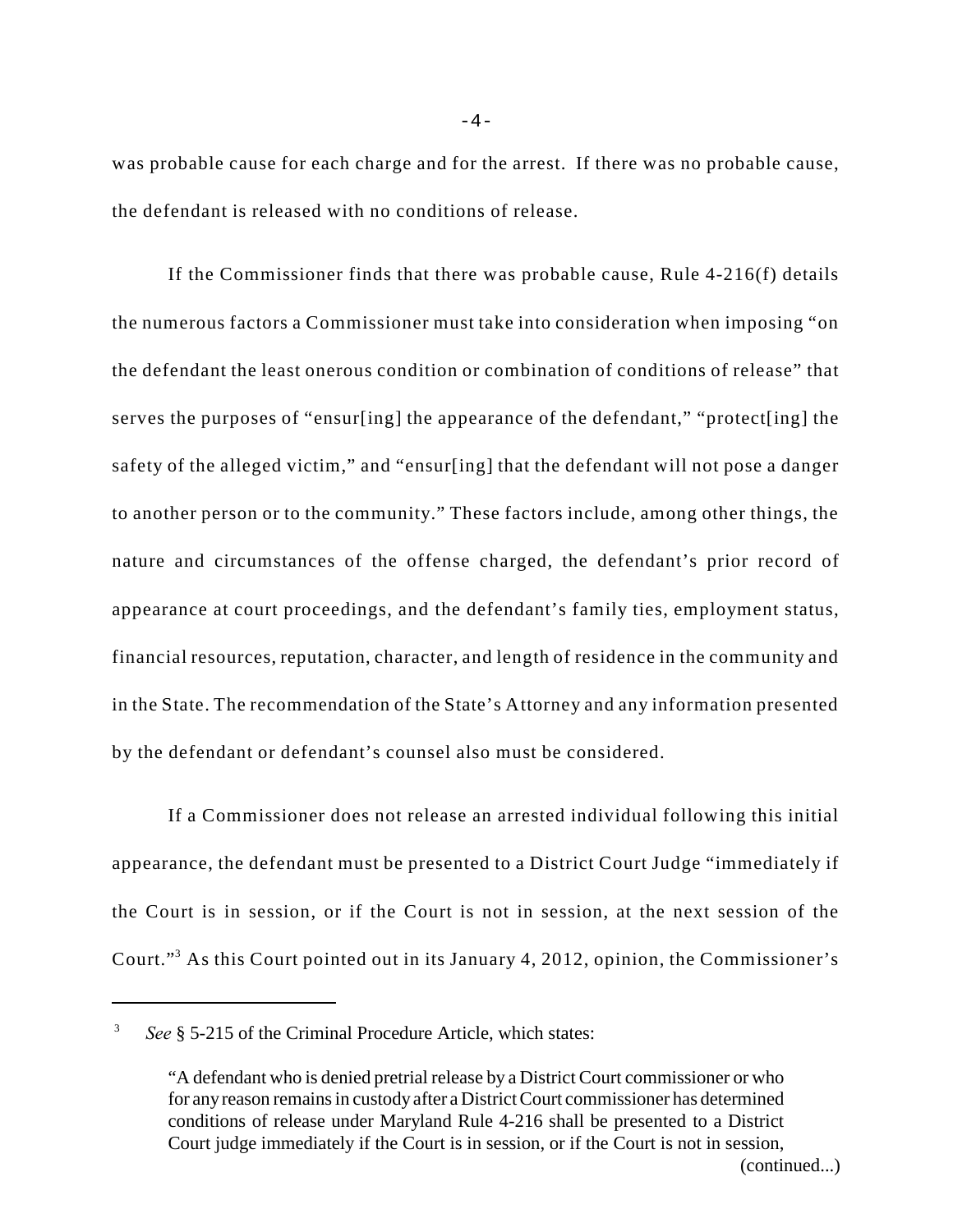initial bail decision is not often changed during subsequent review, with the bail set by the Commissioner being maintained by the Judge in nearly half of the bail reviews.

As numerous briefs to this Court pointed out, the failure of a Commissioner to consider all the facts relevant to a bail determination can have devastating effects on the arrested individuals. Not only do the arrested individuals face health and safety risks posed by prison stays, but the arrested individuals may be functionally illiterate and unable to read materials related to the charges. Additionally, they may be employed in low wage jobs which could be easily lost because of incarceration. Moreover, studies show that the bail amounts are often improperly affected by race.

In Baltimore City, an arrestee's initial appearance occurs in a "tiny narrow booth" in Central Booking Jail, which does not allow the public to attend the proceeding.<sup>4</sup> A record of the proceeding is not made. The Commissioner is separated from the arrested individual by a plexiglass partition, and all communications take place through a speaker system. There are no prohibitions against attorneys participating in these proceedings, but, in practice, arrested individuals are rarely represented by an attorney during an initial appearance before the Commissioner. The State's Attorney, however, maintains a 24-hour "war room" in Central Booking for the purpose of making recommendations to the Commissioner regarding bail. These

(...continued) <sup>3</sup> at the next session of the Court." -5-

As in our earlier opinion, we accept the plaintiffs' description of the initial appearance procedures, as their description was not contested by the other parties.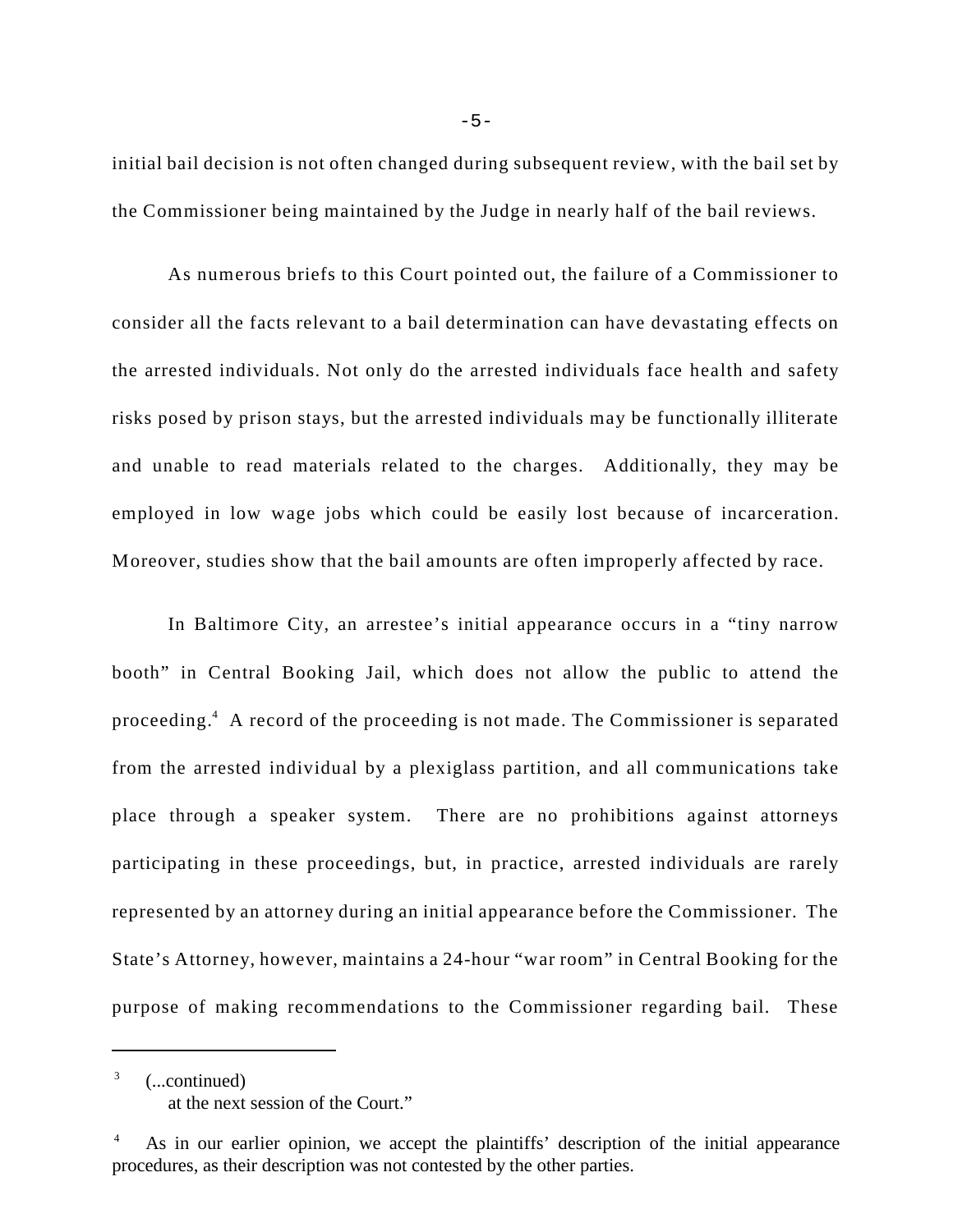communications usually occur *ex parte* and without any public record. Without a public record of the proceedings before the Commissioner, the plaintiffs point out that "it [is] impossible to review what a Commissioner or arrestee said or to understand the basis for the ruling."

At each of the initial appearances involved in this case, the plaintiff requested an attorney to represent him or her, and also informed the Commissioner that he or she was unable to afford an attorney. Despite the plaintiffs' requests, the Commissioner declined to appoint attorneys and proceeded by setting bails.

In the present civil case, the District Court defendants filed a motion in the Circuit Court for summary judgment as to all claims, and the plaintiffs filed a crossmotion for partial summary judgment. The Circuit Court granted the defendants' motion for summary judgment and entered final judgment for the District Court defendants. The plaintiffs timely appealed and, while the case was pending in the Court of Special Appeals, this Court issued a writ of certiorari. After briefing and oral argument in this Court, we held that, under Rule 2-211(a), the Circuit Court should have dismissed the complaint because of the plaintiffs' failure to join the Public Defender as a party to the action. *See Richmond v. District Court of Maryland*, 412 Md. 672, 990 A.2d 549 (2010). We vacated the Circuit Court's judgment and remanded the case to the Circuit Court with directions to dismiss the complaint unless the plaintiffs joined the Public Defender as a party.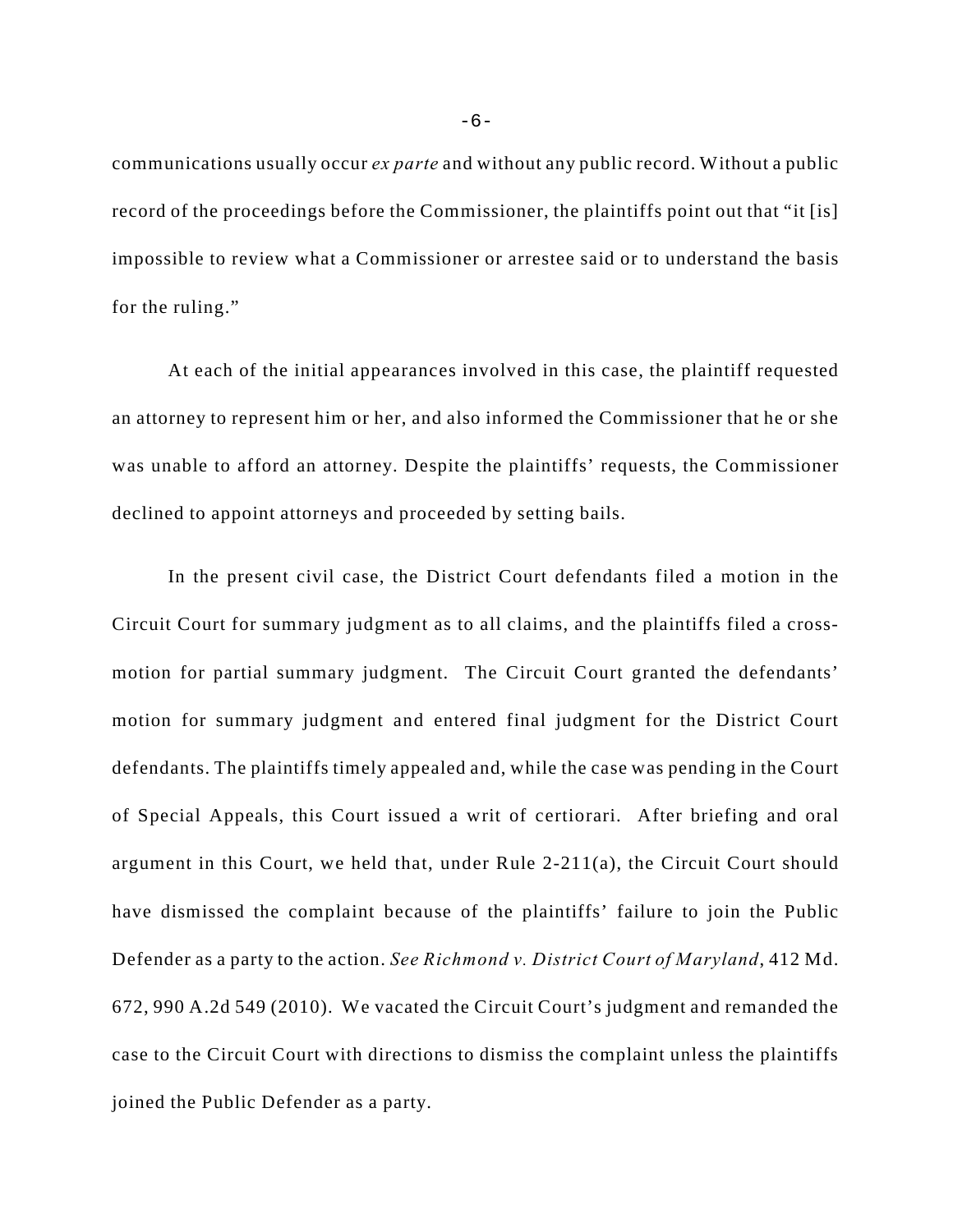In the Circuit Court on remand, the Public Defender was joined as a defendant in the action. After some procedural skirmishes in the Circuit Court, which we shall not recount here, the Circuit Court granted the plaintiffs' motion for summary judgment and filed a declaratory judgment. The court, however, denied the plaintiffs' request for injunctive relief. The Circuit Court determined that the plain language of the Public Defender Act, § 16-204(b), required the Public Defender to represent indigents at the initial appearance proceedings before a commissioner. The Circuit Court also decided that the failure to provide representation during initial appearances "violated Plaintiffs' due process rights." The Circuit Court stayed its judgment pending appellate review.

Both the Public Defender and the District Court defendants noted timely appeals. The plaintiffs cross-appealed and also filed in this Court a petition for a writ of certiorari. The questions presented by the plaintiffs queried whether indigent defendants have a right to counsel at initial appearance proceedings before District Court Commissioners under any of the following: Maryland's Public Defender Act, the Sixth Amendment, Article 21 of the Maryland Declaration of Rights, the Federal Constitution's due process guarantee or the Maryland Declaration of Rights' due process guarantee. The Public Defender filed a cross-petition for certiorari, questioning whether the Circuit Court erred in issuing its declaratory judgment "without in any way addressing remedy and how . . . [a] funding shortfall" created by the need to provide counsel at initial appearances before commissioners "might be practicably addressed." This Court granted the petitions. *DeWolfe v. Richmond*, 420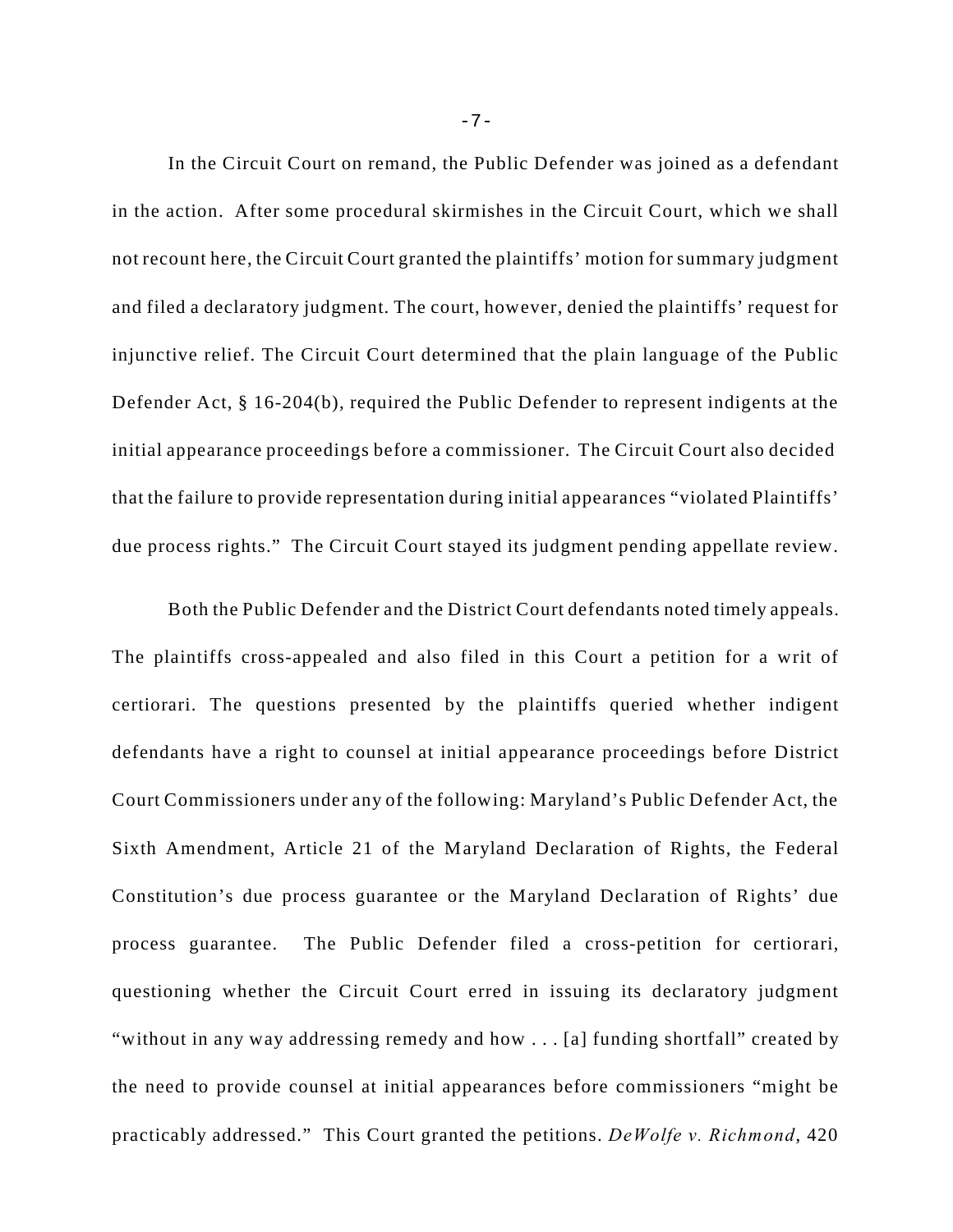Md. 81, 21 A.3d 1063 (2011).

In the opinion filed January 4, 2012, this Court held that, under § 16-204(b) of the Public Defender Act, indigent defendants are entitled to public defender representation at any initial appearance proceeding conducted before a commissioner. Because the case was decided on statutory grounds, the Court did not reach the state and federal constitutional issues. $5$  The Court held that:

> "The initial appearance before the Commissioner – including the bail hearing that is part of that event – is clearly encompassed within a 'criminal proceeding,' and may result in the defendant's incarceration. The only remaining question is whether the bail determination is a 'stage' of that proceeding. Doubtless it is."

We pointed out that the Commissioner must take into account numerous considerations when determining whether a defendant is to be released on his or her own recognizance or incarcerated pending the subsequent District Court bail review. Given the number of factors considered by the Commissioner, we held that the "presence of counsel for that determination surely can be of assistance to the defendant in that process." Moreover, the Court gave credence to the plaintiffs' argument that

> "'[u]nrepresented suspects are more likely to have more perfunctory hearings, less likely to be released on recognizance, more likely to have higher and unaffordable

With regard to the other questions presented in the petitions and briefs, this Court held that the Circuit Court did not err in its declaratory judgment determining that plaintiffs were entitled to appointed counsel, notwithstanding the Public Defender's alleged "funding shortfall." We also held that the "Circuit Court's denial of the Plaintiffs' request for injunctive relief does not erect a *res judicata* bar to the Plaintiffs' seeking future injunctive relief."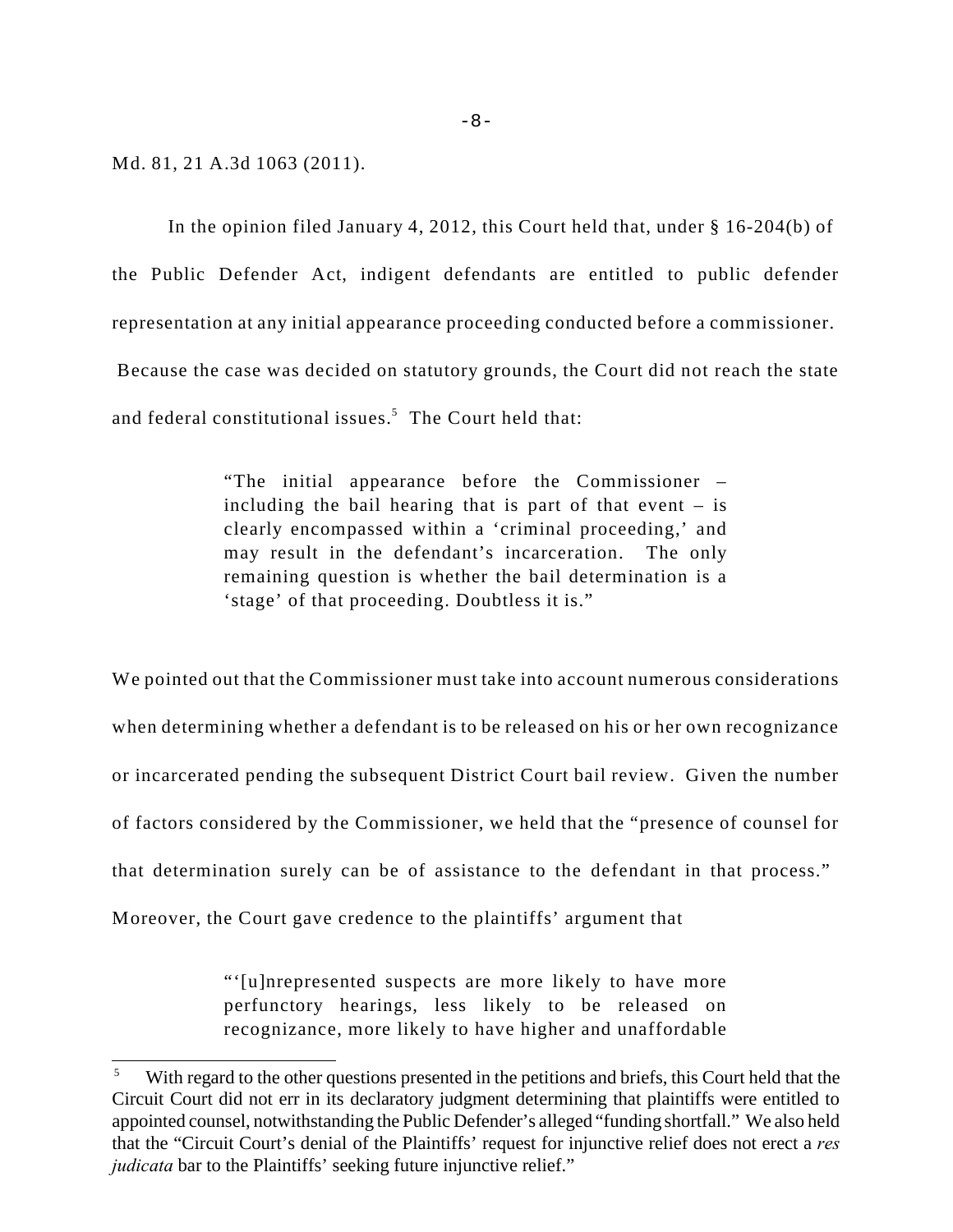bail, and more likely to serve longer detentions or to pay the expense of a bail bondsman's non-refundable 10% fee to regain their freedom.'"

This Court additionally rejected the District Court defendants' argument that any wrong committed by failing to furnish counsel during the initial appearance proceeding was ameliorated by the later bail review hearing by a judge. We held that "the bail-hearing portion of the initial appearance before the Commissioner is a 'stage' of the criminal proceeding, as that term is employed in § 16-204(b)(2) of the Public Defender Act." As a stage of a criminal proceeding, the Public Defender Act then provided that indigent defendants are entitled to appointed counsel during the initial appearance proceedings.

The Court further held on January 4, 2012, that, because the Public Defender Act then provided for representation for indigent persons at "any other proceeding in which confinement under a judicial commitment of an individual in a public or private institution may result," representation should be provided not only to those charged with a "serious offense," but to all indigent persons requesting representation. The Court did not decide whether an indigent criminal defendant had a federal or state constitutional right to state-furnished counsel at an initial appearance before a District Court Commissioner.

While motions for reconsideration of our January 4, 2012, opinion and order were pending, the General Assembly passed and the Governor signed on May 22, 2012,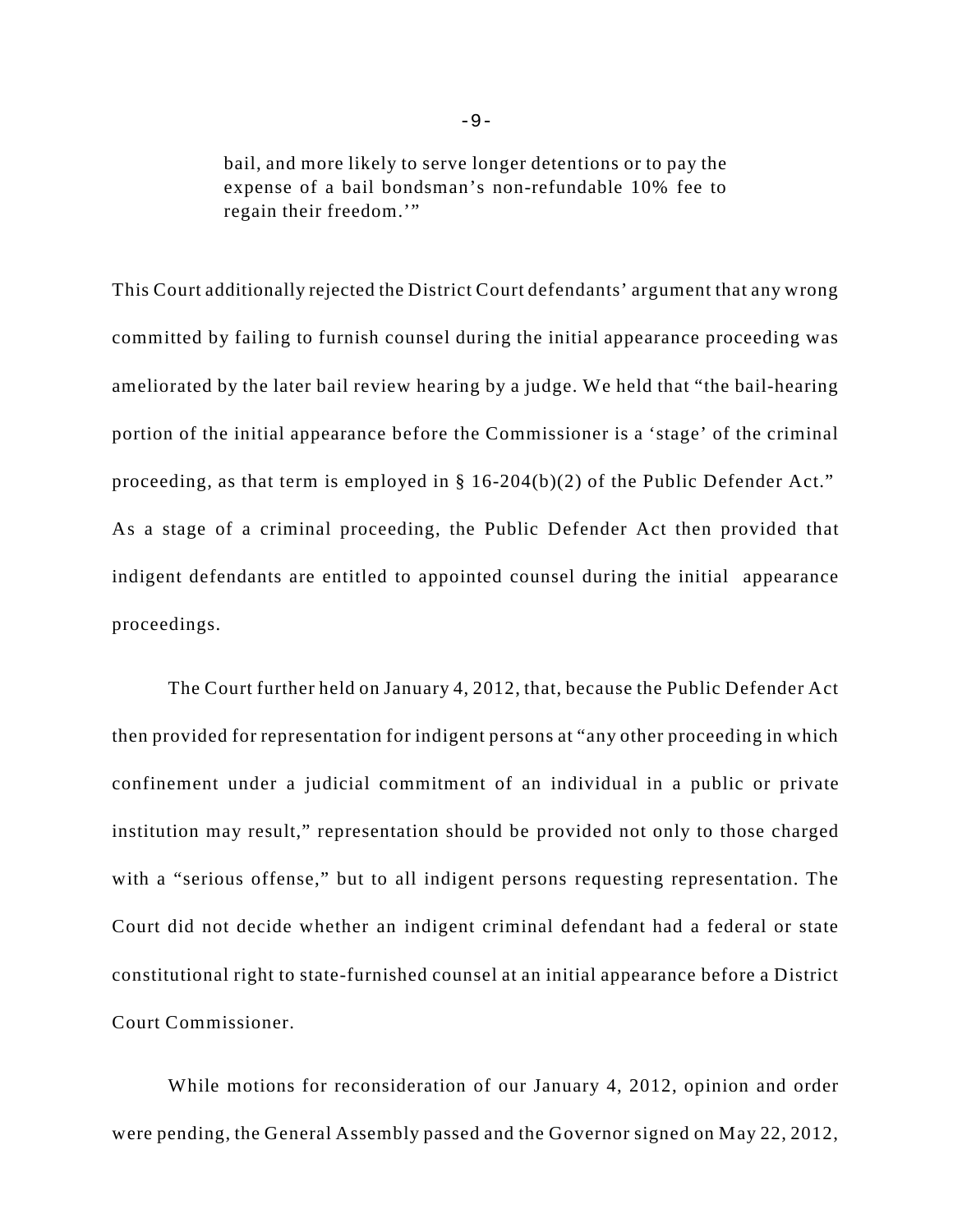Chs. 504 and 505 of the Acts of 2012.<sup>6</sup> These Acts were "emergency measures," with most of the provisions, including the provisions involved in this case, taking effect upon enactment on May 22, 2012.<sup>7</sup> Among other things, the statutes amended  $\S$  16-204(b)(2)(ii) of the Public Defender Act to provide: "Representation is not required to be provided to an indigent individual at an initial appearance before a District Court commissioner."<sup>8</sup>

 As such, the first opportunity an arrested indigent individual would have to consult with counsel furnished under the Public Defender Act would occur during the District Court Judge's bail review proceeding. This bail review proceeding should occur directly after the detainee's initial appearance before the Commissioner if the District Court is in session. If the District Court is not in session, however, during intervals such as weekends and holidays, the bail review hearing will occur at the

<sup>8</sup> The text of the amended portion of  $\S$  16-204(b)(2) of the Public Defender Act reads:

"(2)(i) Except as provided in subparagraph (ii) of this paragraph, representation shall be provided to an indigent individual in all stages of a proceeding listed in paragraph (1) of this subsection, including, in criminal proceedings, custody, interrogation, bail hearing before a District Court or circuit court judge, preliminary hearing, arraignment, trial, and appeal.

(ii) Representation is not required to be provided to an indigent individual at an initial appearance before a District Court commissioner."

The two statutes appear to be identical. Ch. 504 had been Senate Bill 422, and Ch. 505 had been <sup>6</sup> House Bill 261.

*See* Article XVI, § 2, of the Maryland Constitution, providing that laws enacted by the General Assembly shall take effect no earlier than June 1 of the year in which they were passed unless a law is declared to be an emergency law and was passed by a vote of three-fifths of the members of each House. An emergency law may take effect when enacted.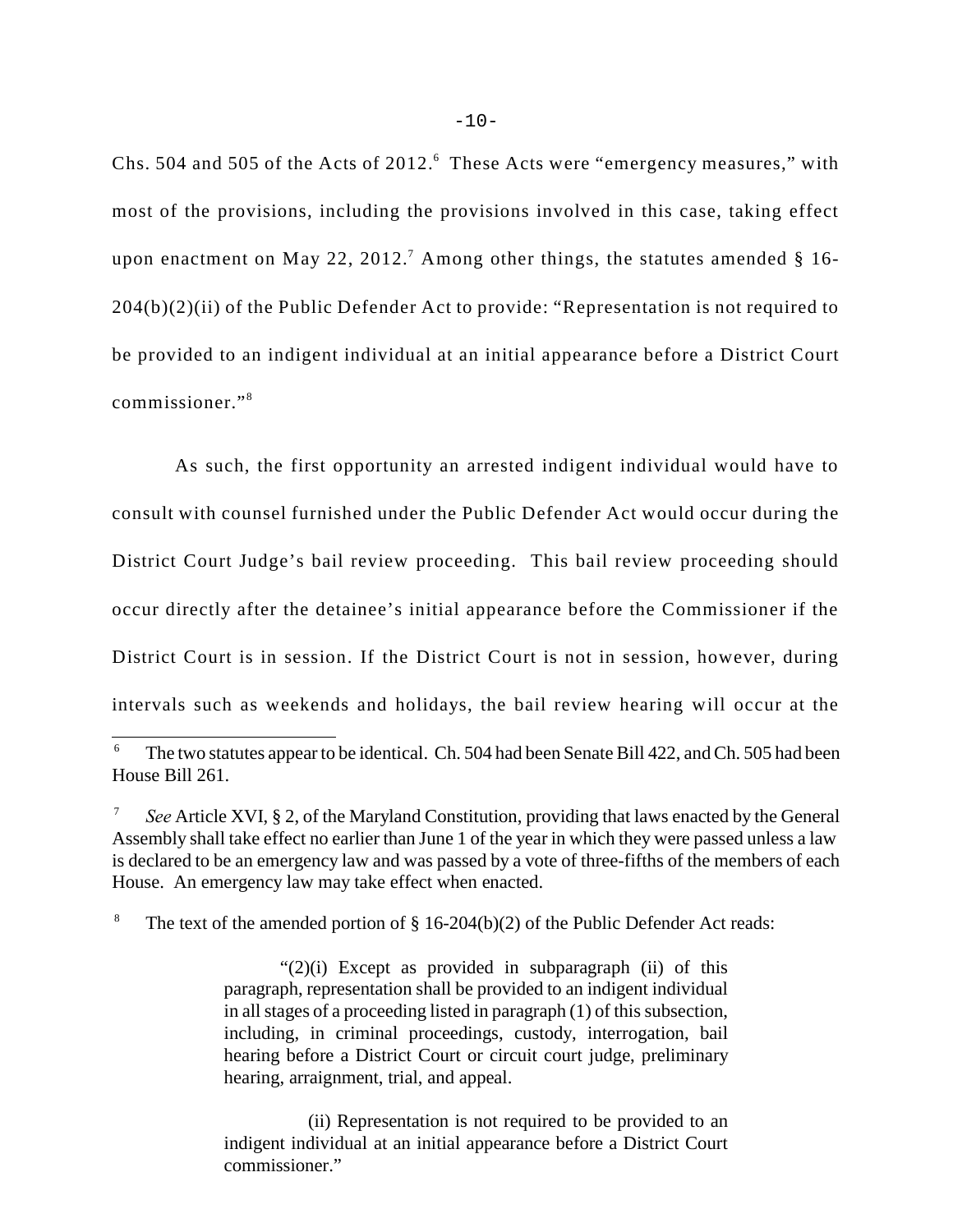District Court's next session. This delay until the District Court's next session could result in an individual being incarcerated through the weekend or holidays before having an opportunity to consult with appointed counsel or challenge the bail set by the Commissioner.

Due to the above-quoted legislative change in the Public Defender Act, some of the parties filed motions asking this Court to decide whether there was a federal or state constitutional right to state-furnished counsel for indigent defendants at their initial appearances before District Court Commissioners. Other parties argued that, before deciding any constitutional issues, this Court should remand the case to the Circuit Court for development of a "fuller factual record based on actual experience under the revised statute." The State of Maryland filed a motion to intervene, and this Court on July 9, 2012, granted the motion.

On August 22, 2012, the Court issued an amended order determining that "a remand for further development of the factual record [was] unnecessary" and that

> "the Court and the parties would benefit from supplemental briefing and additional oral argument on the issue of whether Plaintiffs are entitled, under the recently amended Public Defender Act, to relief on the basis of the right to counsel provided in either or both the Sixth Amendment to the United States Constitution and Article 21 of the Maryland Declaration of Rights and/or either or both the Fourteenth Amendment to the United States Constitution and Article 24 of the Maryland Declaration of Rights."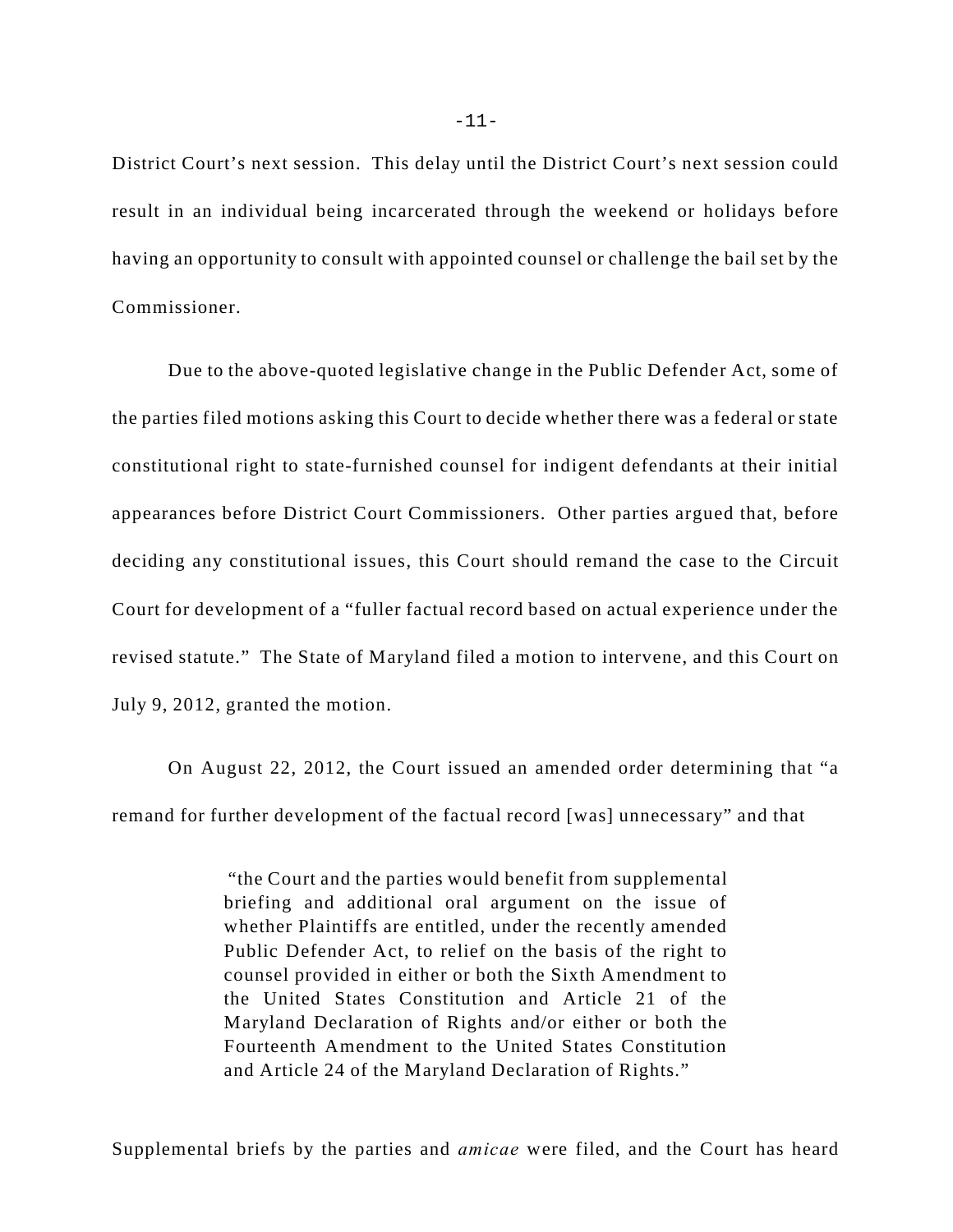additional oral arguments.

Because of the amendment to the Public Defender statute, this Court must decide whether an indigent criminal defendant has a constitutional right to state-furnished counsel at an initial appearance before a District Court Commissioner. We shall hold that, under the Due Process component of Article 24 of the Maryland Declaration of Rights, an indigent defendant has a right to state-furnished counsel at an initial appearance before a District Court Commissioner. We shall not decide whether an indigent defendant, at an initial appearance before a District Court Commissioner, has a right to state-furnished counsel under the Sixth or Fourteenth Amendments to the Federal Constitution or under Article 21 of the Maryland Declaration of Rights.<sup>9</sup>

Furthermore, as this Court has pointed out on numerous occasions, many provisions of the Maryland Constitution, such as Article 24 of the Declaration of Rights, have counterparts in the United States Constitution, and we have said that the Maryland provision is *in pari materia* with its federal counterpart. Nevertheless, we have repeatedly emphasized that

"simply because a Maryland constitutional provision is *in pari materia* with a federal one or has a federal counterpart, does *not* mean that the provision will *always* be interpreted or

Our decision in this case is based *solely* upon the Due Process component of Article 24 of the <sup>9</sup> Maryland Declaration of Rights. *See Michigan v. Long,* 463 U.S. 1032, 1041, 103 S.Ct. 3469, 3476, 77 L.Ed.2d 1201, 1214 (1983). *See also, e.g., Doe v. Dept. of Pub. Safety and Correctional Services*, 430 Md. 535, 547 n.11, 62 A.3d 123, 130 n. 11 (2013)*(*"[o]ur judgment is based exclusively upon our interpretation of the protections afforded by . . . Maryland's Declaration of Rights"); *Marshall v. State*, 415 Md. 248, 260, 999 A.2d 1029, 1035 (2010)(" we shall rest our decision, as we have often done in the past, solely upon the Maryland provisions"); *Myer v. State*, 403 Md. 463, 475, 943 A.2d 615, 622 (2008)(the trial court's error was "a violation of Maryland . . . law separate and apart from any rights [the defendant] may have under the Sixth Amendment to the United States Constitution"); *Maryland Green Party v. Maryland Bd. of Elections,* 377 Md. 127, 139, 832 A.2d 214, 221 (2003)("'We simply are making it clear that our decision is based exclusively upon the [Maryland Constitution] and is in no way dependent upon the federal [Constitution]'"). *See also Ohio v. Robinette*, 519 U.S. 33, 36–37, 117 S.Ct. 417, 420, 136 L.Ed.2d 347, 353 (1996); *Arizona v. Evans*, 514 U.S. 1, 6–10, 115 S.Ct. 1185, 1189–1190, 131 L.Ed.2d 34, 41–42 (1995).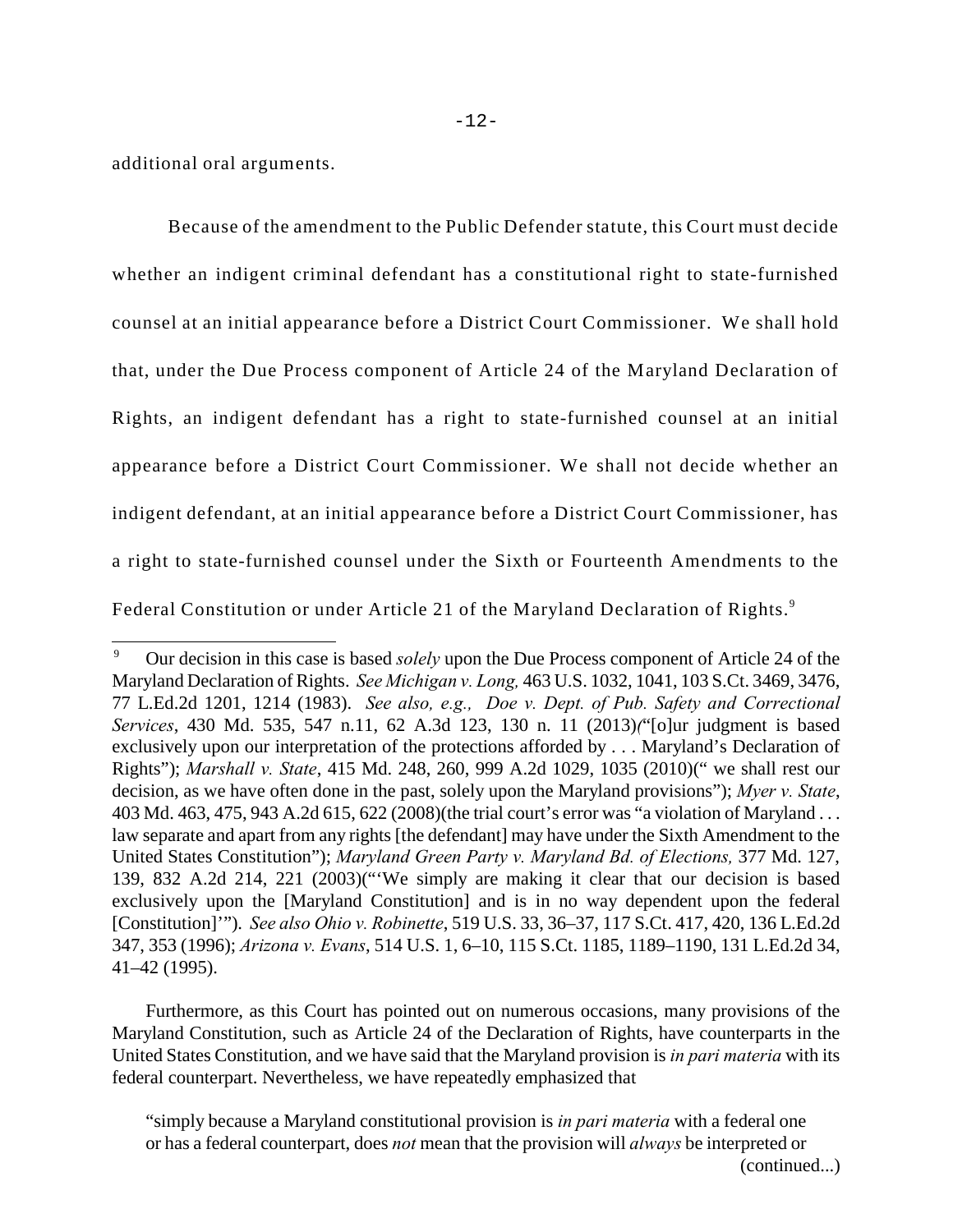Article 24 of the Maryland Declaration of Rights provides as follows:

### **"Article 24. Due Process.**

"That no man ought to be taken or imprisoned or disseized of his freehold, liberties or privileges, or outlawed, or exiled, or, in any manner, destroyed, or deprived of his life, liberty or property, but by the judgment of his peers, or by the Law of the land."<sup>10</sup>

The procedural due process component of the Maryland Declaration of Rights' Article 24 has long been construed by this Court to require, under some circumstances, state-furnished counsel for indigent defendants. *See, e.g., Coates v. State*, 180 Md. 502, 512, 25 A.2d 676, 680, *cert. denied*, 317 U.S. 625, 63 S.Ct. 33, 87 L.Ed. 506 (1942) ("In these cases now before us, our conclusion is that counsel should have been appointed as an essential of due process of law"); *Jewett v. State*, 190 Md. 289, 296- 297, 58 A.2d 236, 238 (1948) ("Without attempting to trace the tenuous line between what does and what does not constitute due process in this respect, we may say that we think the wise practice, in any serious case, is to appoint counsel unless the accused

 $\degree$  (...continued) applied in the same manner as its federal counterpart." *Dua v. Comcast Cable of Maryland*, *Inc.*, 370 Md. 604, 621, 805 A.2d 1061, 1071 (2002)

This is especially true of Article 24 of the Maryland Declaration of Rights. This Court has held on several occasions that the protections provided under Article 24 are broader than those found in the United States Constitution. *See, e.g., Tyler v. College Park,* 415 Md. 475, 499-500, 3 A.3d 421, 434- 435 (2010); *Dua v. Comcast Cable of Maryland*, *Inc*., *supra,* 370 Md. at 621, 805 A.2d at 1071 (2002); *Attorney General v. Waldron*, 289 Md. 683, 714, 426 A.2d 929, 946 (1981).

<sup>10</sup> Prior to 1978, Article 24 of the Declaration of Rights was numbered Article 23.

II.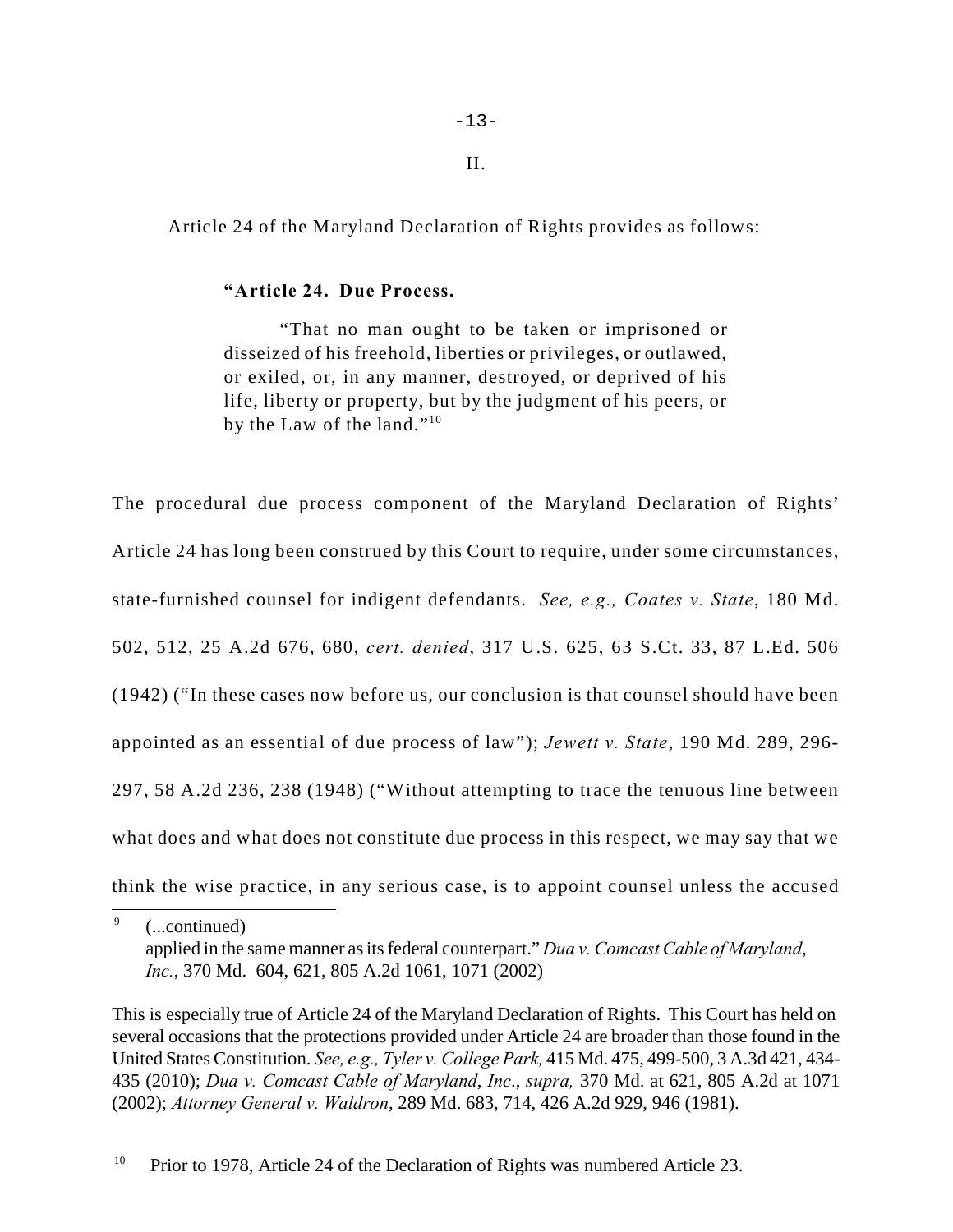intelligently waives such appointment"). This interpretation of Article 24 pre-dates, by several years, the Court's construction of Article 21 to require state-furnished counsel for criminal defendants. $^{11}$ 

 The above-cited cases, and similar early cases, did not go so far as holding that indigent defendants had a due process right to state-furnished counsel in any proceeding involving incarceration. Nevertheless, this Court did so hold in *Rutherford v. Rutherford,* 296 Md. 347, 357-364, 464 A.2d 228, 234-237 (1983).<sup>12</sup> In *Rutherford,* 

<sup>11</sup> Article 21 of the Declaration of Rights states (emphasis added):

# "**Article 21. Rights of accused; indictment; counsel; confrontation; speedy trial; impartial and unanimous jury.**

"That in all criminal prosecutions, every man hath a right to be informed of the accusation against him; to have a copy of the Indictment, or charge, in due time (if required) to prepare for his defence; *to be allowed counsel*; to be confronted with the witnesses against him; to have process for his witnesses; to examine the witnesses for and against him on oath; and to a speedy trial by an impartial jury, without whose unanimous consent he ought not to be found guilty."

The wording of the Right-to-Counsel Clause in Article 21 has remained the same since the Constitution of 1776. Nevertheless, this Court's interpretation of the Clause has been an evolving process. Throughout most of our history since 1776, the clause was not construed as requiring the appointment of counsel for indigents but was "construed . . . as merely doing away with the common law rule that denied representation by counsel," *Edwardsen v. State*, 220 Md. 82, 89, 151 A.2d 132, 136 (1959), and cases there cited. By the 1980s, however, we had taken the position that "[t]here is no distinction between the right to counsel guaranteed by the Sixth Amendment and Art. 21 of the Maryland Declaration of Rights." *State v. Tichnell*, 306 Md. 428, 440, 509 A.2d 1179, 1185, *cert. denied*, 479 U.S. 995, 107 S.Ct. 598, 93 L.Ed.2d 598 (1986). More recently, we have emphasized that the Right-to-Counsel Clause of Article 21 is an "independent Maryland Constitutional provision," and that Supreme Court decisions under the Sixth Amendment would not be binding with regard to the Right-to-Counsel Clause of Article 21. *Perry v. State*, 357 Md. 37, 85-87 and n.11, 741 A.2d 1162, 1188-1189 and n.11 (1999).

For a detailed history of Article 21, *see* Judge Wilner's opinions in *Perry v. State*, *supra*, and *Baldwin v. State*, 51 Md.App. 538, 444 A.2d 1058 (1982).

<sup>&</sup>lt;sup>12</sup> The *Rutherford* opinion, 296 Md. at 364 n.6, 464 A.2d at 237 n.6, noted that "[f]or several (continued...)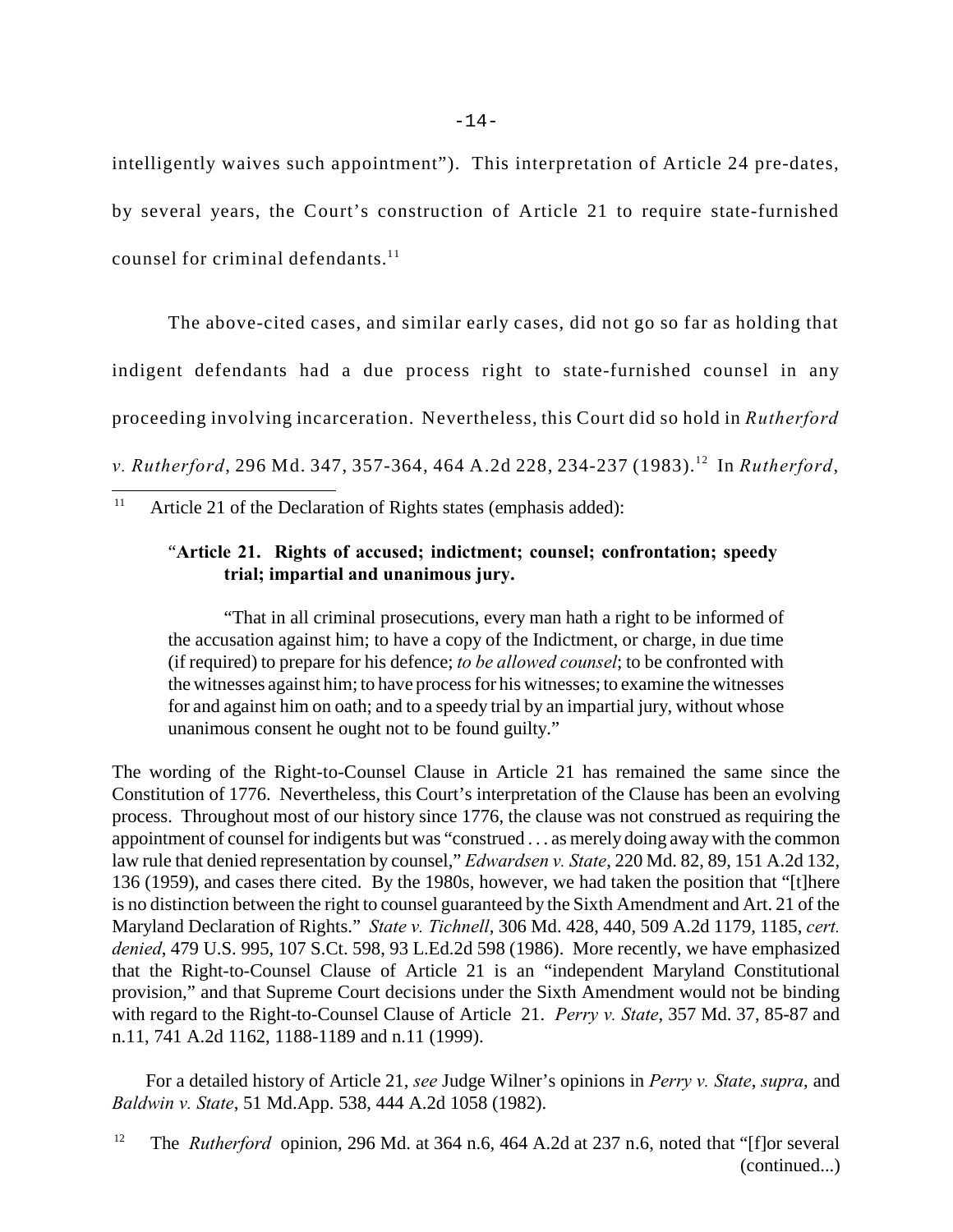two defendants in civil contempt cases were found to be in contempt and were sentenced to jail. Neither defendant was represented by counsel, and neither defendant could afford counsel. This Court initially observed in *Rutherford* that the Sixth Amendment and "Article 21 of the Maryland Declaration of Rights guarantee[d] a right to counsel, including appointed counsel for an indigent, in a criminal case involving incarceration," and that this "right extends to every 'critical stage' of the criminal proceedings." *Rutherford*, 296 Md. at 357-358, 464 A.2d at 234. *Rutherford* went on to observe that the civil contempt proceedings were not stages of criminal proceedings and that, therefore, the Sixth Amendment and Article 21 were not directly applicable.

The Court in *Rutherford* then turned to the requirements of due process, stating (296 Md. at 358, 464 A.2d at 234, emphasis added):

> "Nevertheless, the constitutional right to counsel is broader than the specific guarantee of the Sixth Amendment and Article 21 of the Declaration of Rights. Under certain circumstances, the requirements of due process include a right to counsel, with appointed counsel for indigents, in civil cases *or other proceedings* not constituting critical stages of criminal trials."

The opinion then pointed out that the right to state-furnished counsel for indigents extends "to *civil* juvenile delinquency proceedings because of 'the awesome prospect of incarceration in a state institution,'" *Rutherford, ibid.*, quoting *In re Gault*, 387

 $(...continued)$ 

years the question of whether due process requires the appointment of counsel in cases like the instant ones has been a recurring matter in Maryland trial courts."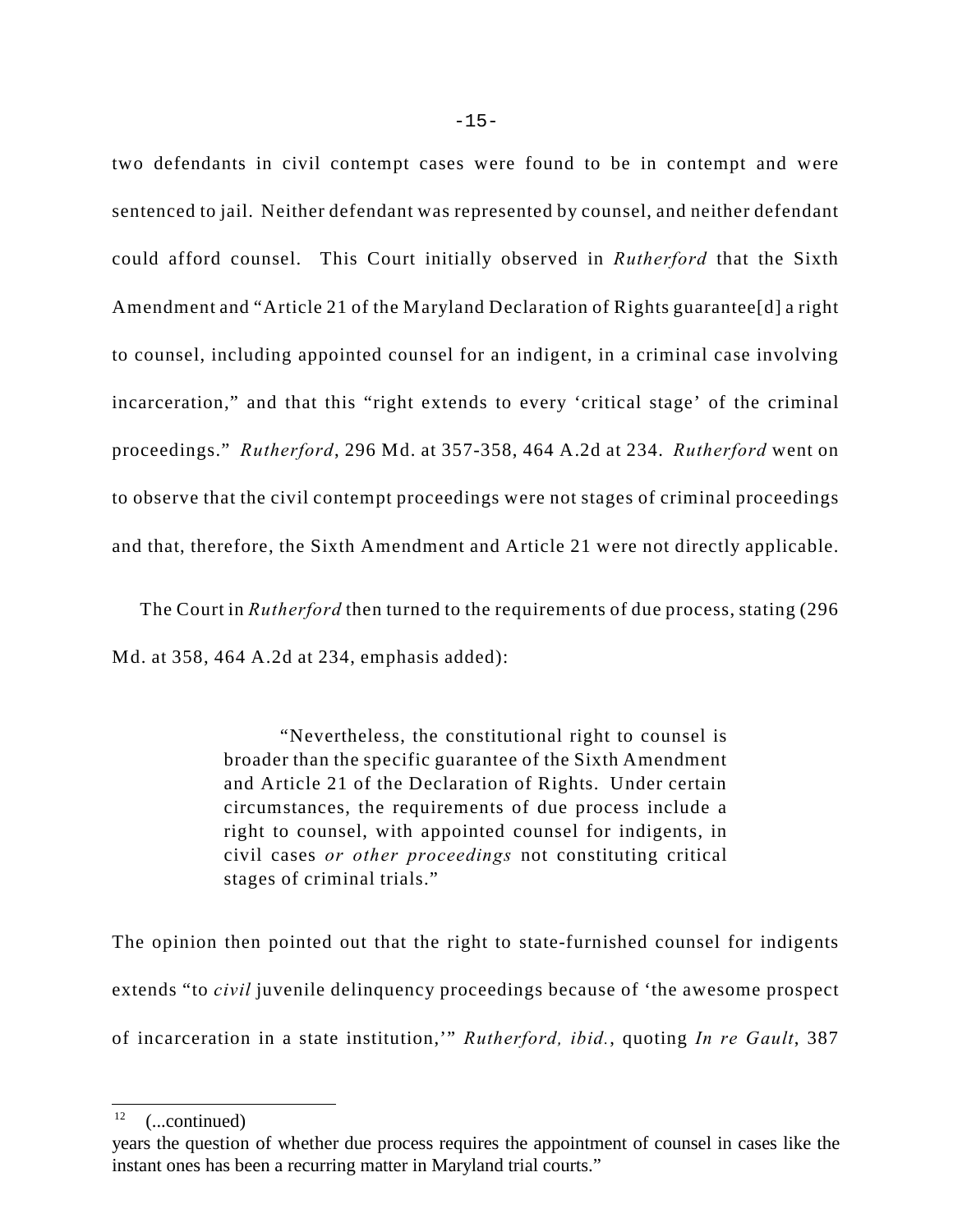$-16-$ 

U.S. 1, 36-37, 87 S.Ct. 1428, 1449, 18 L.Ed.2d 527, 551 (1967).

The *Rutherford* opinion then reviewed cases throughout the country, pointing out that the majority of jurisdictions held that there was a right to state-furnished counsel for indigents in proceedings like the ones before the Court. This Court also pointed out that there was a minority rule that "special circumstances" were required before the right to counsel attached in such proceedings. *Rutherford* then held as follows (296 Md. at 360-361, 464 A.2d at 235, emphasis added):

> "We believe that the majority view is sound. A defendant's *actual incarceration in a jail, as a result of a proceeding at which he was unrepresented by counsel* and did not knowingly and intelligently waive the right to counsel, is fundamentally unfair. As repeatedly pointed out in criminal and civil cases, *it is the fact of incarceration, and not the label placed upon the proceeding, which requires the appointment of counsel* for indigents. With regard to the minority 'special circumstances' rule . . . , very often the 'special circumstances' requiring the assistance of counsel are not apparent until the defendant is represented by counsel. Moreover, the deprivation of liberty is itself a 'special circumstance' requiring the assistance of counsel."

The principle set forth in *Rutherford*, that the due process right to counsel under Article 24 of the Declaration of Rights is broader than the right to counsel under Article 21 or the Sixth Amendment has been reaffirmed by the Court on numerous occasions. *See, e.g., Grandison v. State*, 425 Md. 34, 54, 38 A.3d 352, 364 (2012), *cert. denied,* 133 S.Ct. 844, 184 L.Ed.2d 667 (2013) ("'We recognized in *Rutherford*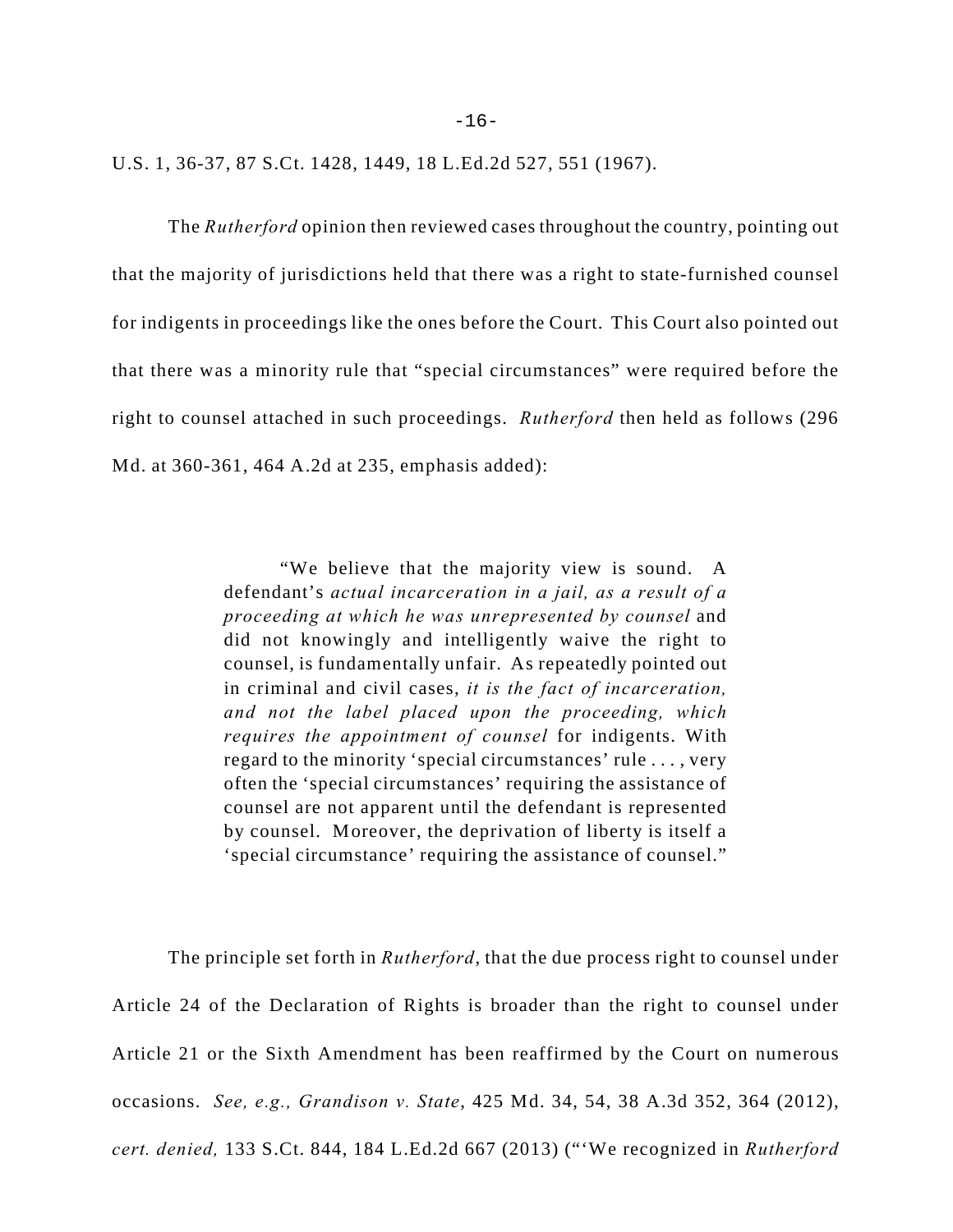*v. Rutherford*, 296 Md. 347, 358, 464 A.2d 228 (1983) that the constitutional right to counsel is broader than the specific guarantee of the Sixth Amendment and Article 21 of the Maryland Declaration of Rights in that, under certain circumstances, the requirements of due process include a right to counsel, with appointed counsel for indigents, in civil cases or other proceedings not constituting stages of criminal trials,'" quoting *Sites v. State*, 300 Md. 702, 717, 481 A.2d 192, 199 (1984)); *Janice M. v. Margaret K.*, 404 Md. 661, 679-680 n.7, 948 A.2d 73, 83-84 n.7 (2008) ("We have . . . read Maryland's due process clause more broadly than the federal constitution in granting the right to counsel, *see Rutherford v. Rutherford* . . ."); *Koshko v. Haining*, 398 Md. 404, 444 n. 22, 921 A.2d 171, 194 n.22 (2007) (same); *Haas v. Lockheed Martin*, 396 Md. 469, 481-482 n.10, 914 A.2d 735, 742-743 n.10 (2007) (same); *Lodowski v. State*, 307 Md. 233, 248, 513 A.2d 299, 307 (1986) ("Article 24 . . . ha[s] long been recognized as a source of a right to counsel independent of the Sixth Amendment where critically important to the fairness of the proceedings . . . . *See Rutherford v. Rutherford* . . .") (internal quotation marks omitted).

Moreover, regardless of whether the source of an indigent defendant's right to state-furnished counsel was Article 24 or Article 21 of the Declaration of Rights, we have reaffirmed that the right attaches in any proceeding that may result in the defendant's incarceration. *See, e.g., Zetty v. Platt*, 365 Md. 141, 156, 776 A.2d 631, 639 (2001) (Applying *Rutherford*, the Court reversed a contempt judgment because the indigent defendant was denied the right to appointed counsel in a civil contempt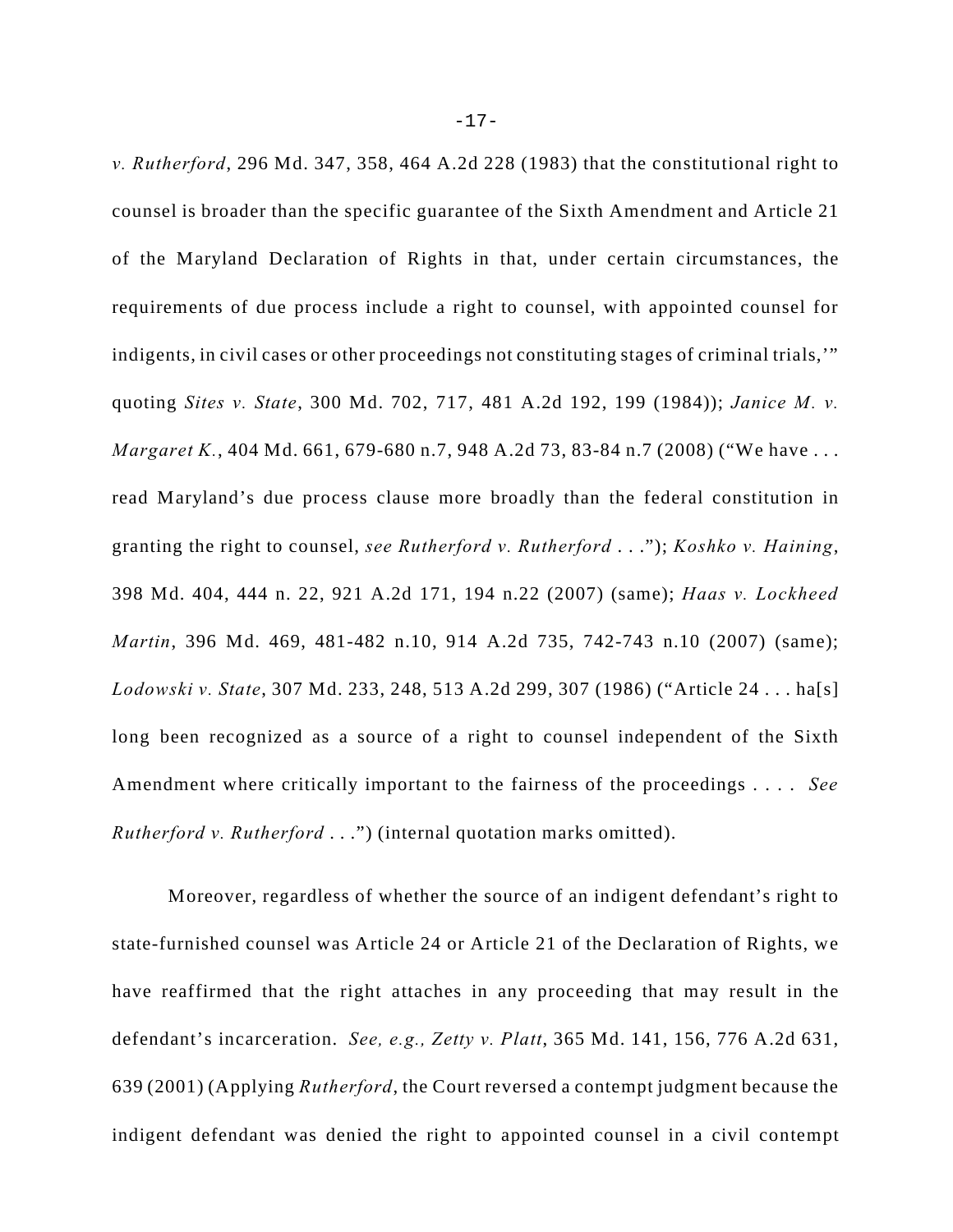proceeding); *Vincenti v. State*, 309 Md. 601, 604, 525 A.2d 1072, 1074 (1987) (Constitutional right to counsel attaches to probation revocation proceedings which are civil proceedings in Maryland); *Parren v. State*, 309 Md. 260, 262, 523 A.2d 597, 598 (1987); *Lodowski v. State, supra*, 307 Md. at 248, 513 A.2d at 308 (Reiterates that "'an indigent defendant in a civil contempt proceeding cannot be sentenced to . . . incarceration unless counsel has been appointed to represent him or he has waived the right to counsel"); *Williams v. State,* 292 Md. 201, 218, 438 A.2d 1301, 1309 (1981) (There is an "absolute right of counsel if there is a danger of incarceration"); *State v. Bryan*, 284 Md. 152, 158 n.5, 395 A.2d 475, 479 n.5 (1978) ("[I]t would be hard to gainsay that a probationer in a Maryland revocation proceeding would not now be entitled to appointed counsel" as a matter of due process).

Section 16-204(b)(2)(i) of the amended Public Defender Act does grant an indigent defendant a right to state-furnished counsel at a bail *review* hearing before a *judge*. This provision, however, does not rectify the constitutional infirmity of not providing counsel for an indigent defendant at the initial proceeding before a Commissioner. As a matter of Maryland constitutional law, where there is a violation of certain procedural constitutional rights of the defendant at an initial proceeding, including the right to counsel, the violation is not cured by granting the right at a subsequent appeal or review proceeding.

Thus, in *Zetty v. Platt, supra*, 365 Md. at 155-160, 776 A.2d at 639-642, the indigent defendant was denied his right to state-furnished counsel at a civil contempt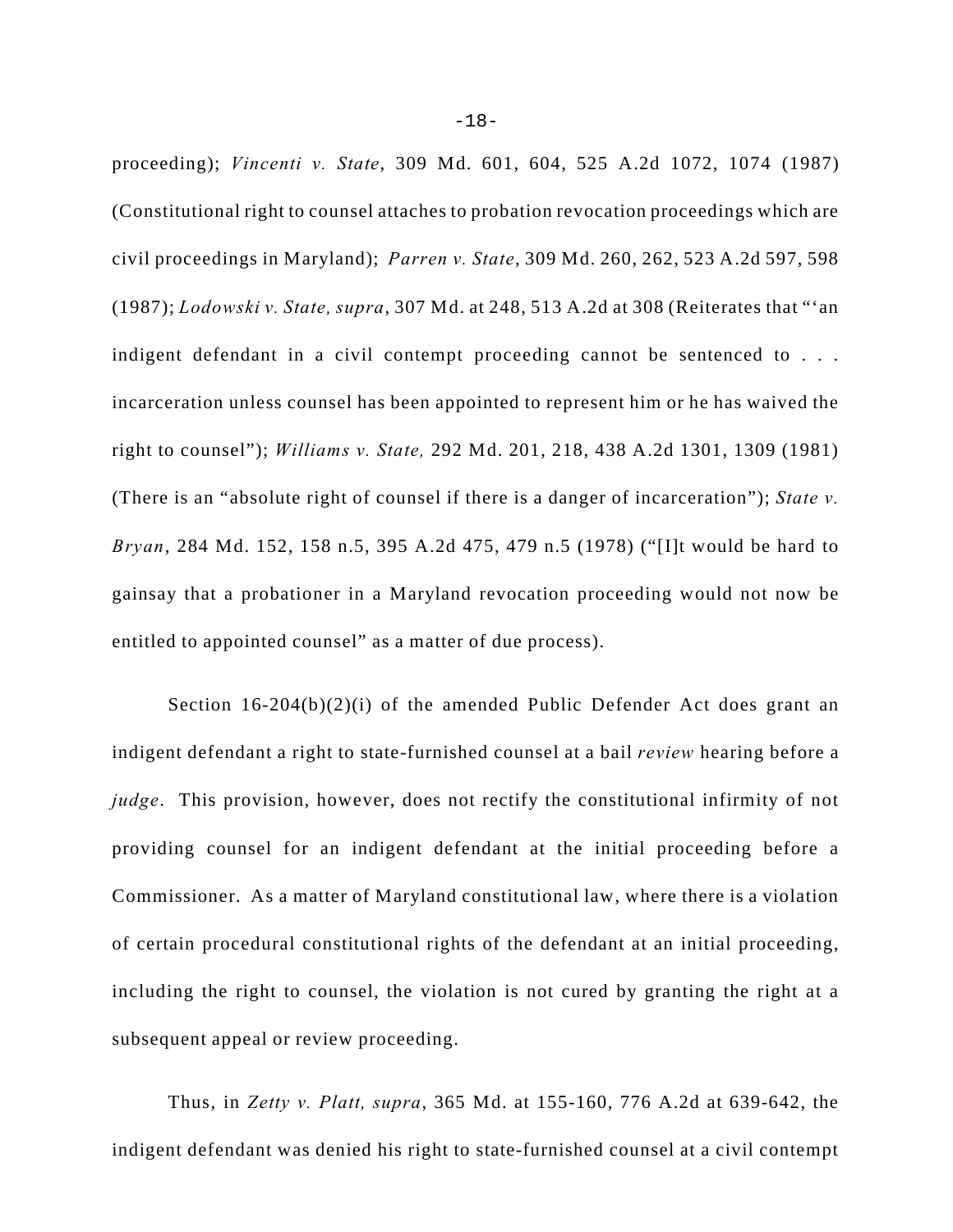proceeding, but, in a later hearing after the defendant filed a motion for reconsideration, the defendant was represented by counsel. This Court, in an opinion by Judge Cathell, first held that, under *Rutherford*, the defendant was denied due process of law at the initial hearing when the defendant was unrepresented by counsel. Turning to the reconsideration proceeding, Judge Cathell for the Court held as follows (365 Md. at 161, 776 A.2d at 642-643):

> "If a person's right to counsel is violated at trial, that violation is not cured by providing the person with counsel for their appeal. \* \* \* Likewise, generally, if a person has his or her right to counsel violated at a contempt hearing, it is not cured by having counsel at a subsequent reconsideration hearing."

*See Reed v. Foley*, 105 Md. App. 184, 196-197, 659 A.2d 325, 321-332 (1995) (The court held that the denial of the due process right to counsel at a hearing before a master was not cured by providing the defendant counsel at the exceptions hearing before a judge). *See also Kawamura v. State*, 299 Md. 276, 291-292, 473 A.2d 438, 446-447 (1984) (Denial of the right to a jury trial in the District Court was not cured by providing a jury trial at a *de novo* appeal in a circuit court); *Danner v. State*, 89 Md. 220, 226, 42 A. 965 (1899).

Furthermore, this Court's January 4, 2012, opinion pointed to some of the problems when defendants are unrepresented by counsel at initial bail hearings, some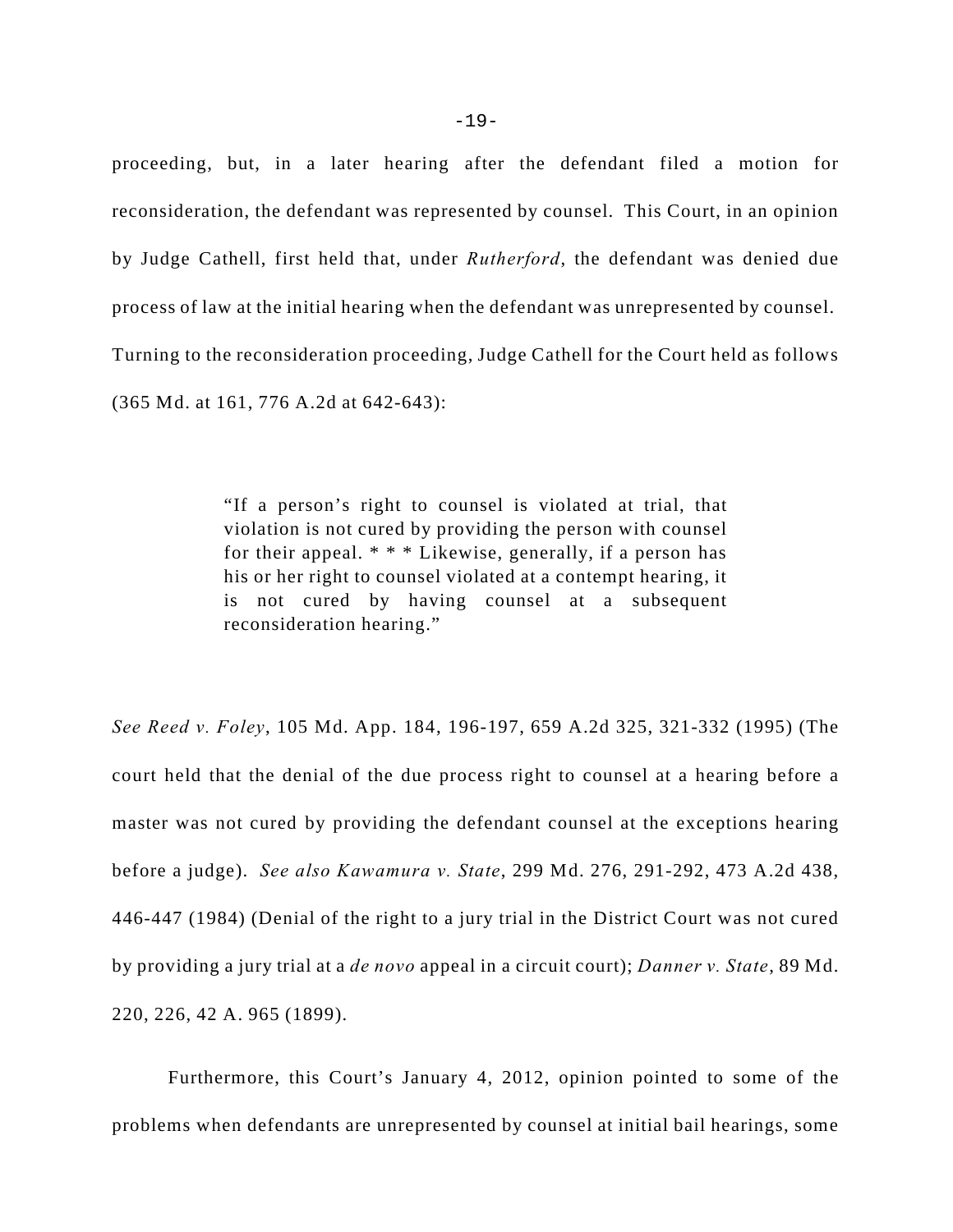of the benefits when defendants have counsel at the initial hearings, and what often

occurs at bail review hearings:

"We detailed at the outset of this opinion the process by which the Commissioner must determine, by reference to a number of fact-laden considerations listed in Rule 4- 216(d), whether the defendant is to be released on his or her own recognizance or incarcerated until further consideration by a District Court judge at a subsequent bail review hearing. *See* Rules 4-213(a), 4-216.<sup>[13</sup>] The presence of counsel for that determination surely can be of assistance to the defendant in that process. We are informed by the Plaintiffs that '[u]nrepresented suspects are more likely to have more perfunctory hearings, less likely to be released on recognizance, more likely to have higher and unaffordable bail, and more likely to serve longer detentions or to pay the expense of a bail bondsman's non-refundable 10% fee to regain their freedom.'

\* \* \*

"That a defendant *might* have bail reduced or eliminated by a District Court judge at a subsequent bail review hearing does not dispel or even mitigate the fact that, whenever a Commissioner determines to set bail, the defendant stands a good chance of losing his or her liberty, even if only for a brief time. Furthermore, the likelihood that the Commissioner will give full and fair consideration to all facts relevant to the bail determination can only be enhanced by the presence of counsel. *See* Abell Pretrial Release Project Report at iii (finding that 'most judicial officers decide whether to order release on recognizance or a financial bail without having essential information about the person's employment status, family and community ties, and ability to afford bail'). We cannot overlook, moreover, the evidence in the record that the Commissioner's initial bail decision often is not disturbed by the District Court judge on bail review. *See id.* at 32 (finding that, at bail review, District Court judges in the sample group

<sup>&</sup>lt;sup>13</sup> The considerations previously listed in Maryland Rule 4-216(d) are now found in Rule 4-216(f).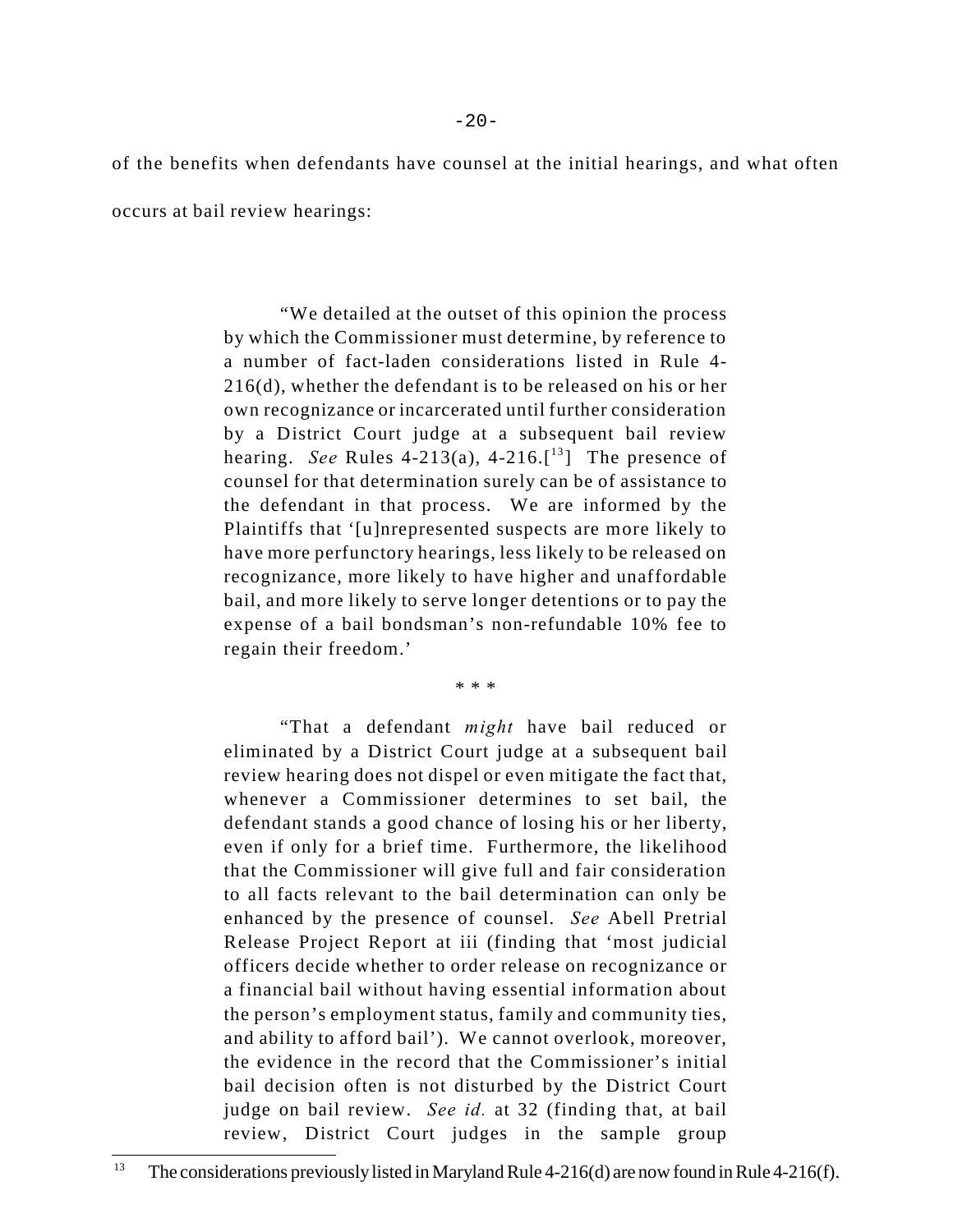maintained prior bail conditions in roughly half the cases, released only 25% of detainees on personal recognizance, and lowered bail for only one in four individuals (27%)). Whenever the Commissioner's bail decision is left standing, the defendant will remain incarcerated for weeks, if not many months, before trial." (footnote omitted)

At a defendant's initial appearance before a District Court Commissioner pursuant to Maryland Rule 4-213, the defendant is in custody and, unless released on his or her personal recognizance or on bail, the defendant will remain incarcerated until a bail review hearing before a judge.<sup>14</sup> Consequently, we hold that, under Article 24 of the Maryland Declaration of Rights, an indigent defendant is entitled to statefurnished counsel at an initial hearing before a District Court Commissioner.<sup>15</sup>

> JUDGMENT OF THE CIRCUIT COURT FOR BALTIMORE CITY, EXCEPT FOR THE DECLARATORY JUDGMENT, AFFIRMED FOR THE REASONS SET FORTH IN OUR OPINION AND ORDER OF JANUARY 4, 2012. DECLARATORY JUDGMENT OF THE CIRCUIT COURT FOR BALTIMORE CITY VACATED AND CASE REMANDED TO THE CIRCUIT COURT FOR THE ENTRY OF A DECLARATORY JUDGMENT

If a defendant is charged with certain serious offenses, Rule  $4-216(d)$  prohibits the defendant's release by a Commissioner.

 $15$  Some of the parties, in their supplemental briefs and oral arguments, have couched the issue in this case as whether the amended Public Defender Act, in  $\S 16-204(b)(2)(ii)$ , is unconstitutional. That, however, is not the issue. We are not at this time holding any provision of the amended Public Defender Act unconstitutional. Our holding is that an indigent defendant is entitled to statefurnished counsel at an initial appearance before a District Court Commissioner. If the other branches of government decide that compliance with this holding is to be accomplished by means other than Public Defender representation at initial appearances before Commissioners, they are, of course, free to do so.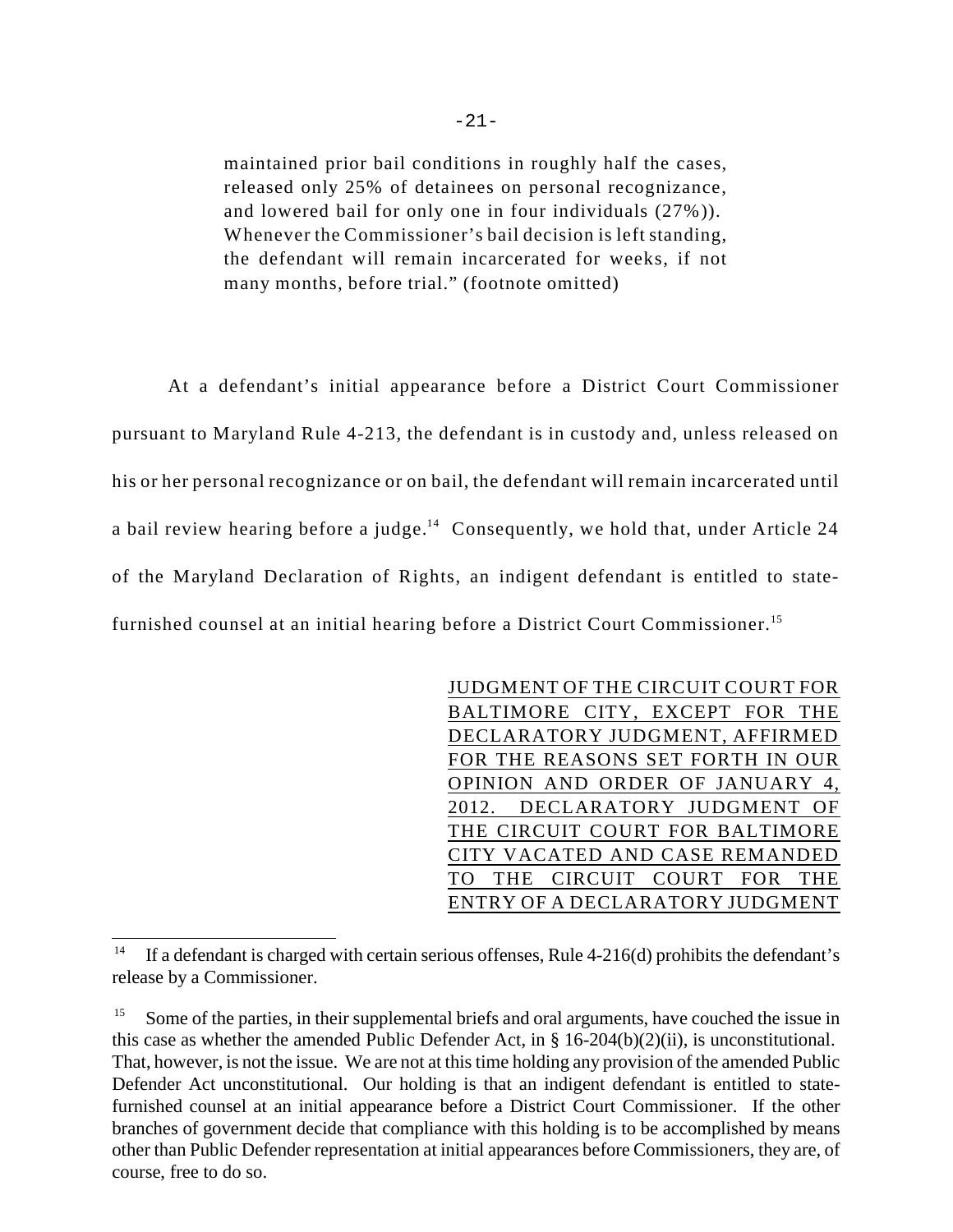IN ACCORDANCE WITH THIS OPINION. COSTS TO BE PAID BY THE STATE OF MARYLAND.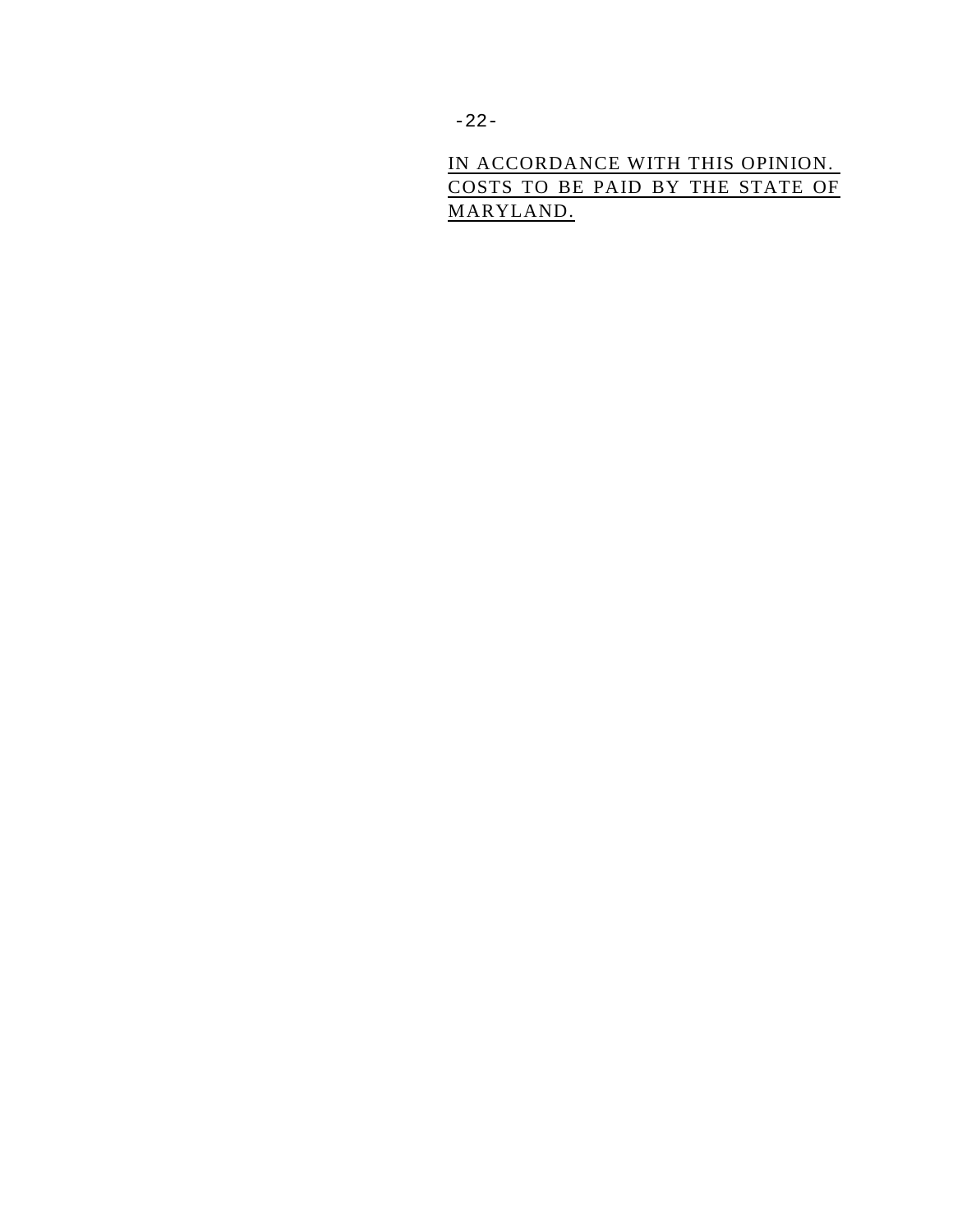## IN THE COURT OF APPEALS OF MARYLAND

No. 34

September Term, 2011

PAUL B. DEWOLFE, in his official capacity as the Public Defender for the State of Maryland, et al.

v.

QUINTON RICHMOND, ET AL.

Barbera, C.J., Harrell Battaglia Greene Adkins \*Bell Eldridge, John C. (Retired, Specially Assigned), JJ.

Dissenting Opinion by Barbera, C.J., which Harrell and Adkins, JJ., join

Filed: September 25, 2013

\*Bell, C.J., now retired, participated in the hearing and conference of this case while an active member of this Court; after being recalled pursuant to the Constitution, Article IV, Section 3A, he also participated in reaching the decision in this case.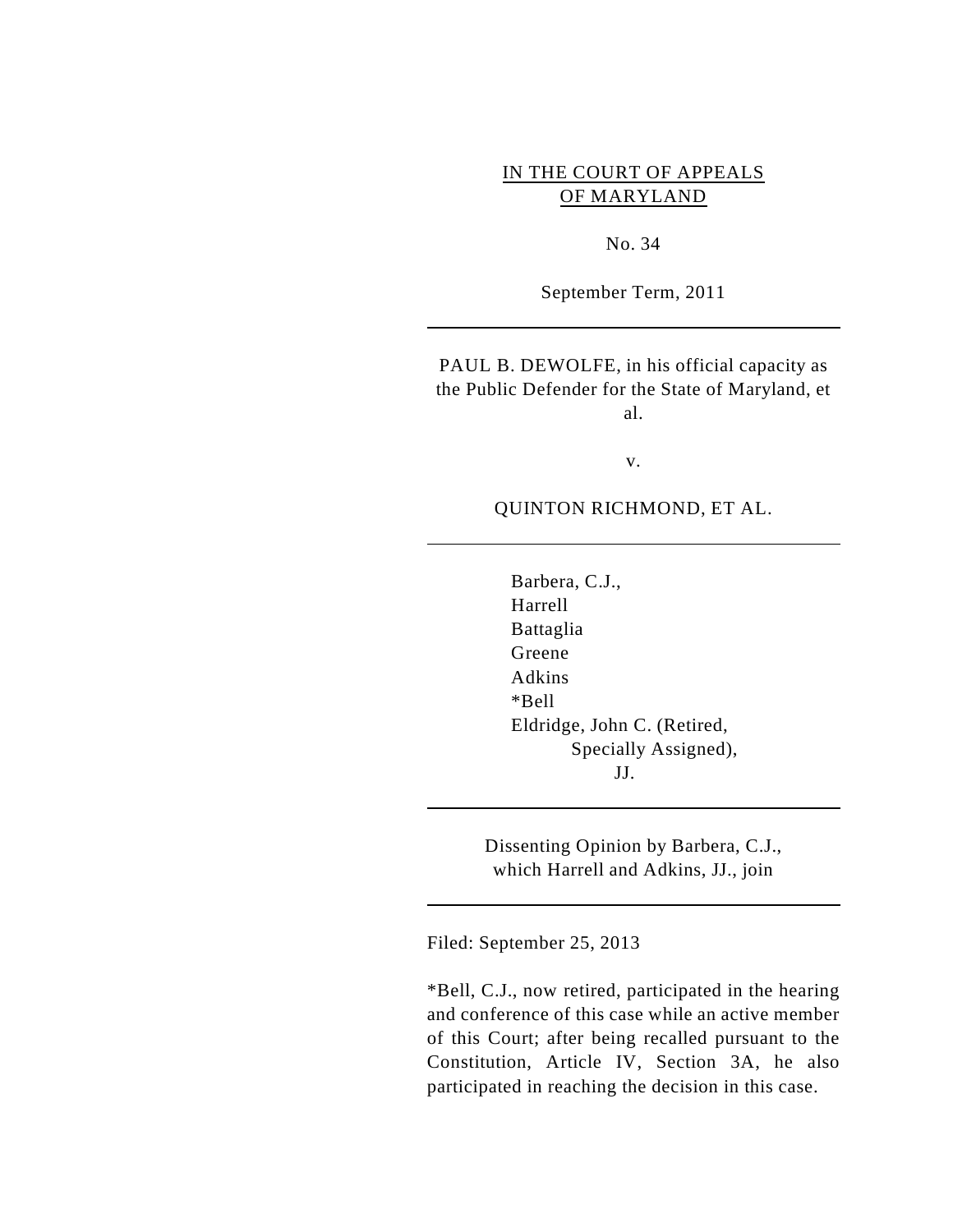Respectfully, I dissent. The majority holds that, "under Article 24 of the Maryland Declaration of Rights, an indigent defendant is entitled to state-furnished counsel at an initial hearing before a District Court Commissioner." Maj. Slip. Op. at 22. Certainly, such a right to counsel existed under a previous iteration of Maryland's Public Defender Act. *See DeWolfe v. Richmond*, \_\_\_ Md. \_\_\_, 2012 WL 10853 (2012) (*"Richmond I*"); Md. Code  $(2001, 2008$  Repl. Vol.), § 16-204(b)(2) of the Criminal Procedure Article.<sup>1</sup> I do not agree with the majority that the due process protection afforded under Article 24 of the Maryland Declaration of Rights requires a right to counsel at that hearing.<sup>2</sup> That is particularly so given the statutory and rule changes that have been implemented in response to *Richmond I*.

Article 24 of the Maryland Declaration of Rights requires that "no man ought to be taken or imprisoned or disseized of his freehold, liberties or privileges, or outlawed, or exiled, or, in any manner, destroyed, or deprived of his life, liberty or property, but by the judgment of his peers, or by the Law of the land." Article 24 and the Fourteenth Amendment to the United States Constitution have "long been recognized as a source of a right to counsel

<sup>&</sup>lt;sup>1</sup> The General Assembly, in response to *Richmond I*, amended the Act such that representation by the Public Defender at the initial appearance before a Commissioner is no longer required. Md. Code (2001, 2008 Repl. Vol., 2012 Supp.), § 16-204(b)(2)(ii) of the Criminal Procedure Article.

<sup>&</sup>lt;sup>2</sup> The majority declines to consider whether an indigent defendant has a right to counsel under the Sixth or Fourteenth Amendments to the United States Constitution or Article 21 of the Maryland Declaration of Rights. Maj. Slip. Op. at 13. Because the majority does not consider the claim under the Sixth Amendment or its Maryland counterpart, Article 21, I shall not analyze those grounds and will limit my dissent to the procedural due process claim.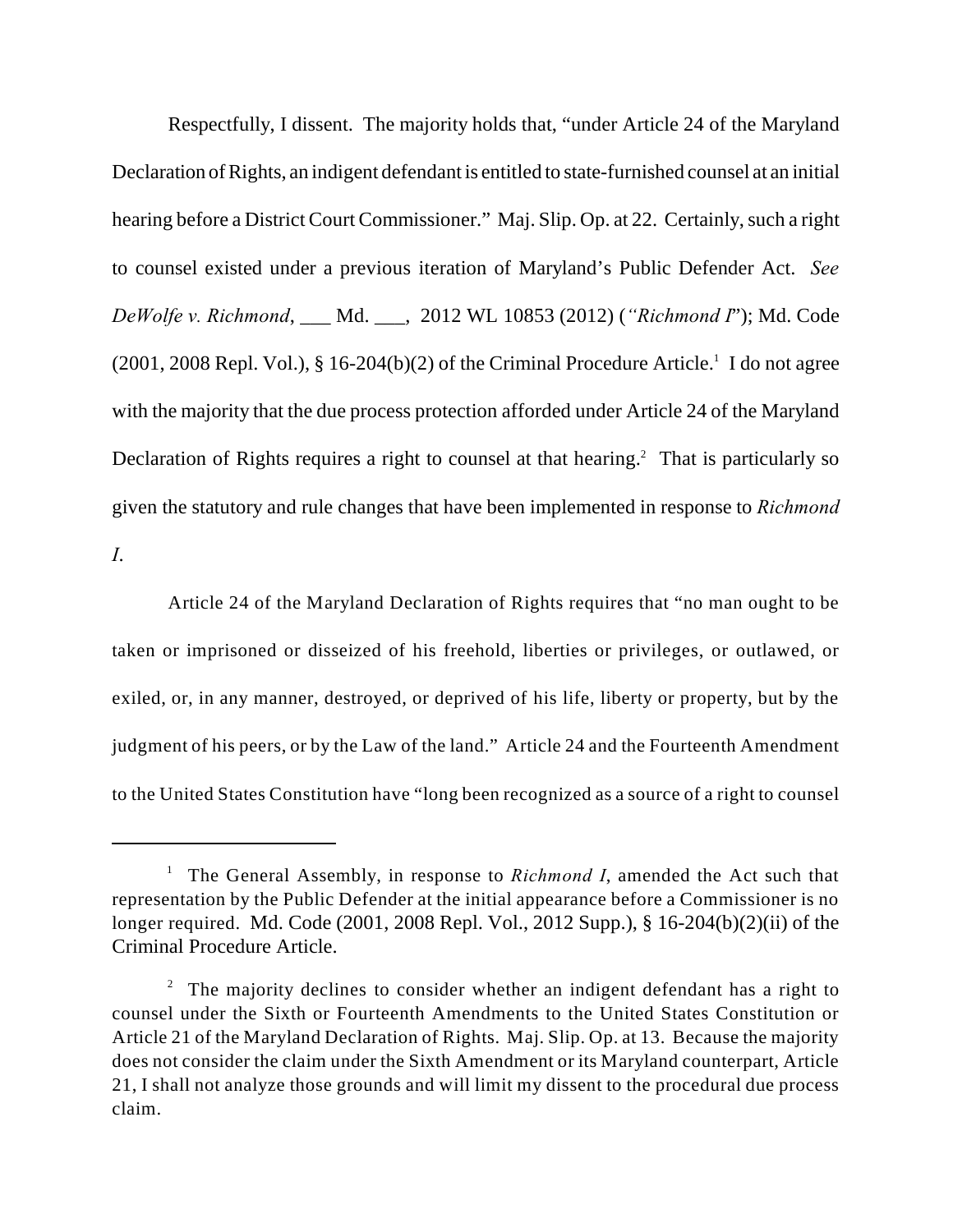independent of the Sixth Amendment where critically important to the fairness of the proceedings." *Lodowski v. State*, 307 Md. 233, 248 (1986) (quoting *Sites v. State*, 300 Md. 702, 716 (1984)). I do not quarrel with the majority's recitation of those cases in which we have stated that Article 24 applies in a broader manner than the Fourteenth Amendment. I do part company with the majority's conclusion that Article 24 dictates a right to counsel at the initial bail hearing before a District Court Commissioner.

In *Rutherford v. Rutherford*, 296 Md. 347 (1983), this Court stated:

A defendant's actual incarceration in a jail, as a result of a proceeding at which he was unrepresented by counsel and did not knowingly and intelligently waive the right to counsel, is fundamentally unfair. As repeatedly pointed out in criminal and civil cases, it is the fact of incarceration, and not the label placed upon the proceeding, which requires the appointment of counsel for indigents.

*Id.* at 360-61.

The majority seizes upon this language and seems to extrapolate from it to hold that the type of "proceeding" addressed in *Rutherford*––a court hearing at which an indigent person, unrepresented by counsel, is incarcerated by court order upon a judicial finding of civil contempt––is the equivalent, for purposes of Article 24, of the initial appearance before a District Court Commissioner. The majority bolsters this notion by invocation of other cases in which this Court has stated and/or held, by resort to the Maryland Declaration of Rights, that a person is entitled to counsel if there is a threat of incarceration.<sup>3</sup> See Zetty v.

<sup>&</sup>lt;sup>3</sup> The majority cites three additional cases, *Parren v. State*, 309 Md. 260, 262 (1987); (continued...)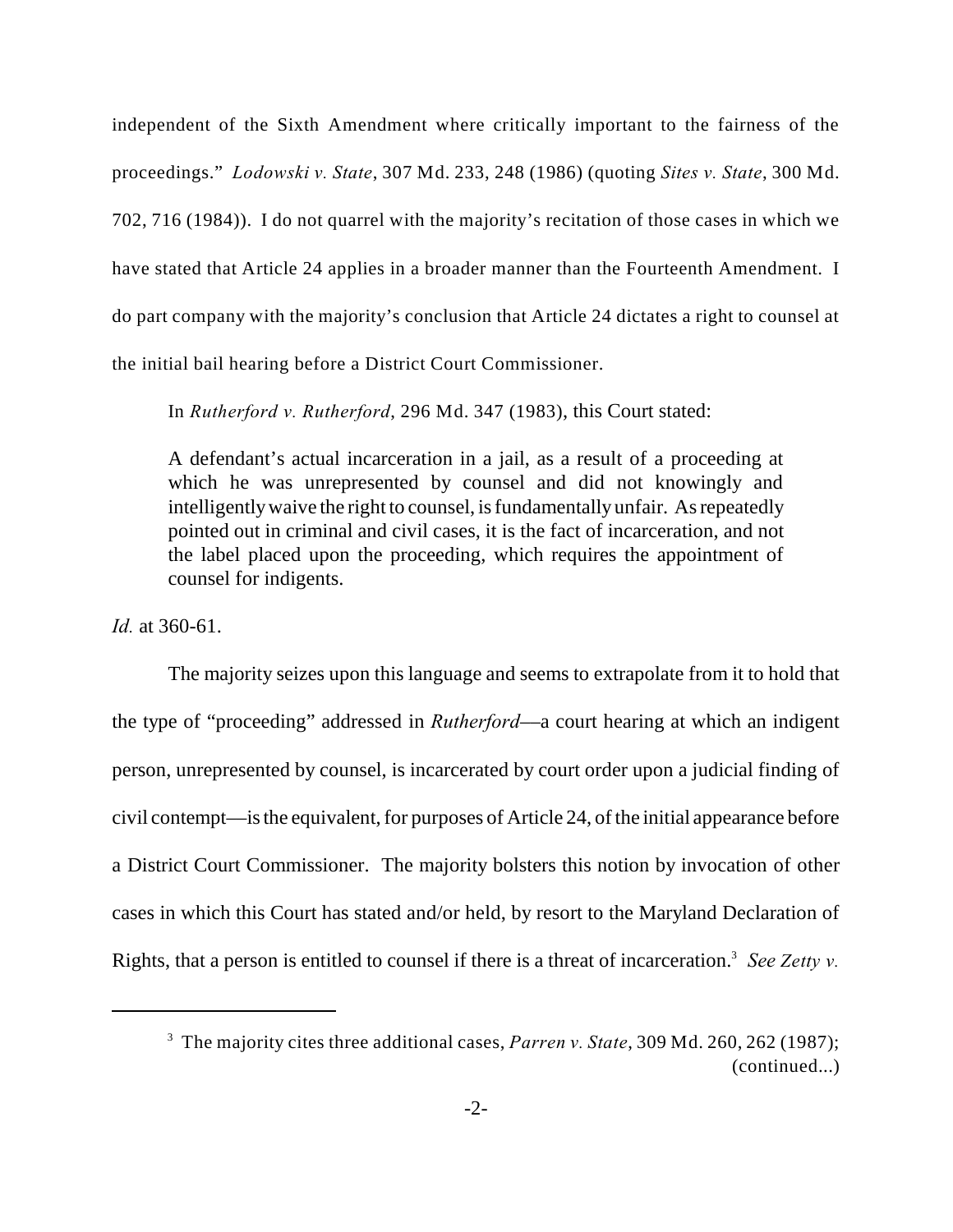*Piatt*, 365 Md. 141, 156 (2001); *Vincenti v. State*, 309 Md. 601, 604 (1987); *State v. Bryan*, 284 Md. 152, 158 n.5 (1978). There is a fundamental distinction between those cases and the case at bar.

In all of the cases cited by the majority, the proceedings at issue were, to the last, incourt proceedings, conducted by a judge and having the potential to result in a judge-ordered term of incarceration that was final, save for the possibility of a subsequent court proceeding at which the defendant would have the right to counsel. The initial appearance before a District Court Commissioner has none of those features.

Under the current iteration of the Public Defender Act, related statutory provisions, and applicable Rules of Procedure, the initial appearance before the Commissioner involves the following. The Commissioner evaluates whether there was probable cause for an arrest, determines whether a defendant should be released and what conditions should accompany any release, and informs a defendant of his or her right to counsel. Maryland Code (1973, 2013 Repl. Vol.), § 2-607(c) of the Courts and Judicial Proceedings Article ("CJ"). The Commissioner must make a written record of the probable cause determination and commit to writing all communications between the Commissioner and the parties, including the State's Attorney's Office. Rule 4-216(a) and (b). Furthermore, any statements made by a

 $3$ (...continued)

*Lodowski v. State*, 307 Md. 233, 248 (1986); *Williams v. State*, 292 Md. 201, 218 (1981), for the same proposition. Those cases stated the proposition, but none involved the initial question of whether the defendant had the right to counsel; rather, each involved the question of whether the defendant had properly waived that right.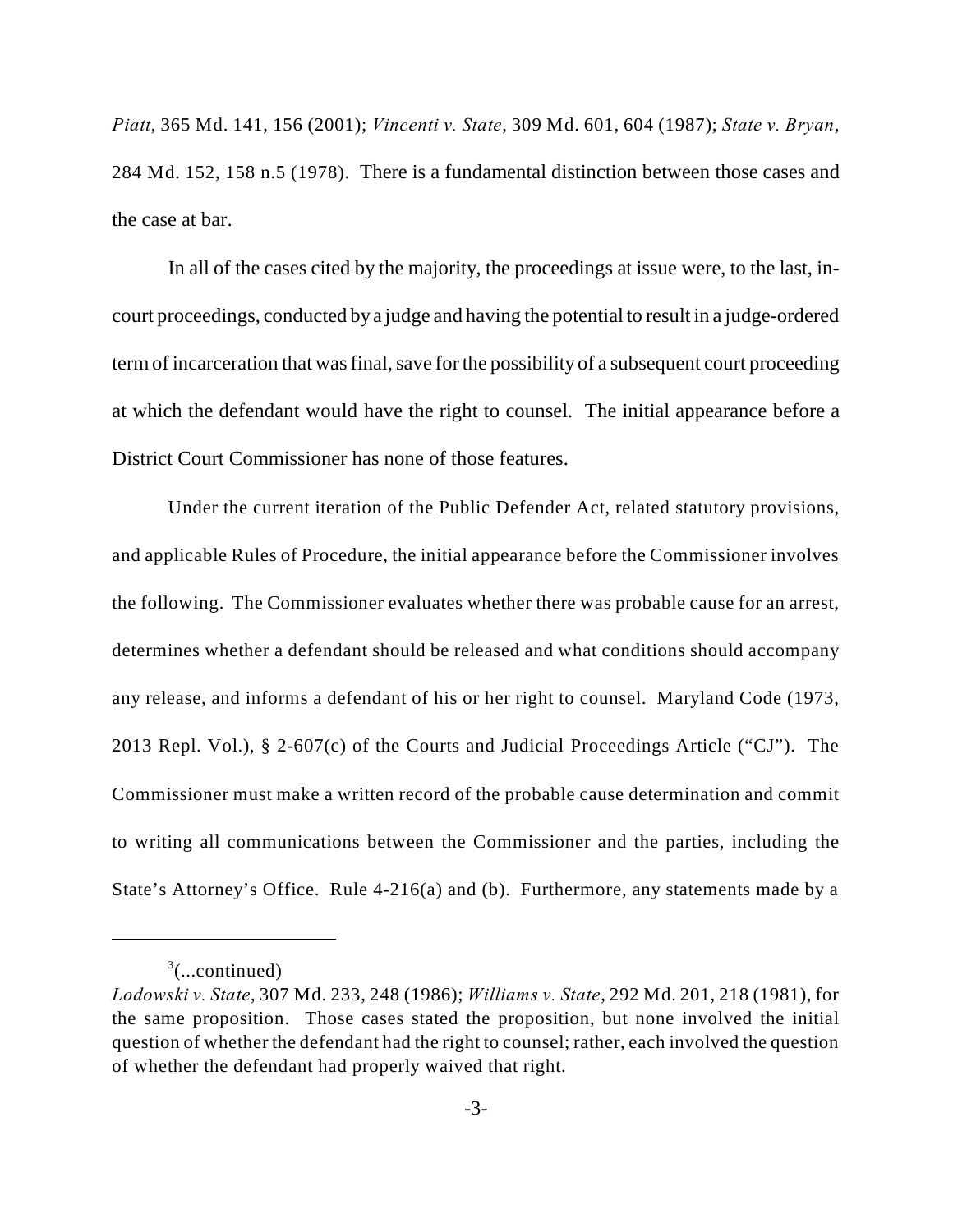defendant during the Commissioner hearing cannot be used against him or her in later proceedings. CJ § 10-922. There is a presumption at the Commissioner hearing that a defendant will be released on personal recognizance or bail unless the Commissioner determines that there are no conditions of release that can be imposed that will ensure the appearance of the defendant at a later proceeding or the safety of the victim or community at large. Rule 4-216(c). Defendants who are denied pretrial release entirely or remain in custody after the hearing because they cannot afford the bail amount set "shall be presented immediately to the District Court if the court is then in session, or if not, at the next session of the court." Rule 4-216.1(a)(1). At those court hearings,<sup>4</sup> the Public Defender's Office is required to provide representation for an indigent defendant.<sup>5</sup> Rule 4-216.1(a)(2)(A).

The initial bail hearing before a Commissioner does not result in a final determination of incarceration because no decision made by a Commissioner will lead to a defendant's

<sup>&</sup>lt;sup>4</sup> The Public Defender has asked this Court to make clear under what standard of review a District Court judge reviews the initial bail determination made by a Commissioner. In *DeWolfe v. Richmond*, \_\_\_ Md. \_\_\_, 2012 WL 10853, \*12 n.22 (2012) ("*Richmond I*"), we stated in a footnote: "We emphasize that District Court judges owe no deference to the Commissioners' initial bail determinations." The Public Defender asks that this Court "reaffirm that statement" by making such a holding explicit. To the extent that there was any confusion on this point, I would reaffirm that a District Court judge reviews a Commissioner's initial determination *de novo* and owes no deference to the decision.

 $5$  The General Assembly appropriated \$5.4 million to the Public Defender's Office to ensure that it could provide representation at all bail review hearings. Previously, the Public Defender provided representation at some, but not all, bail review hearings in the state. According to the Public Defender, it now represents indigent defendants at all bail review hearings, but does not provide representation at the initial hearing before District Court Commissioners.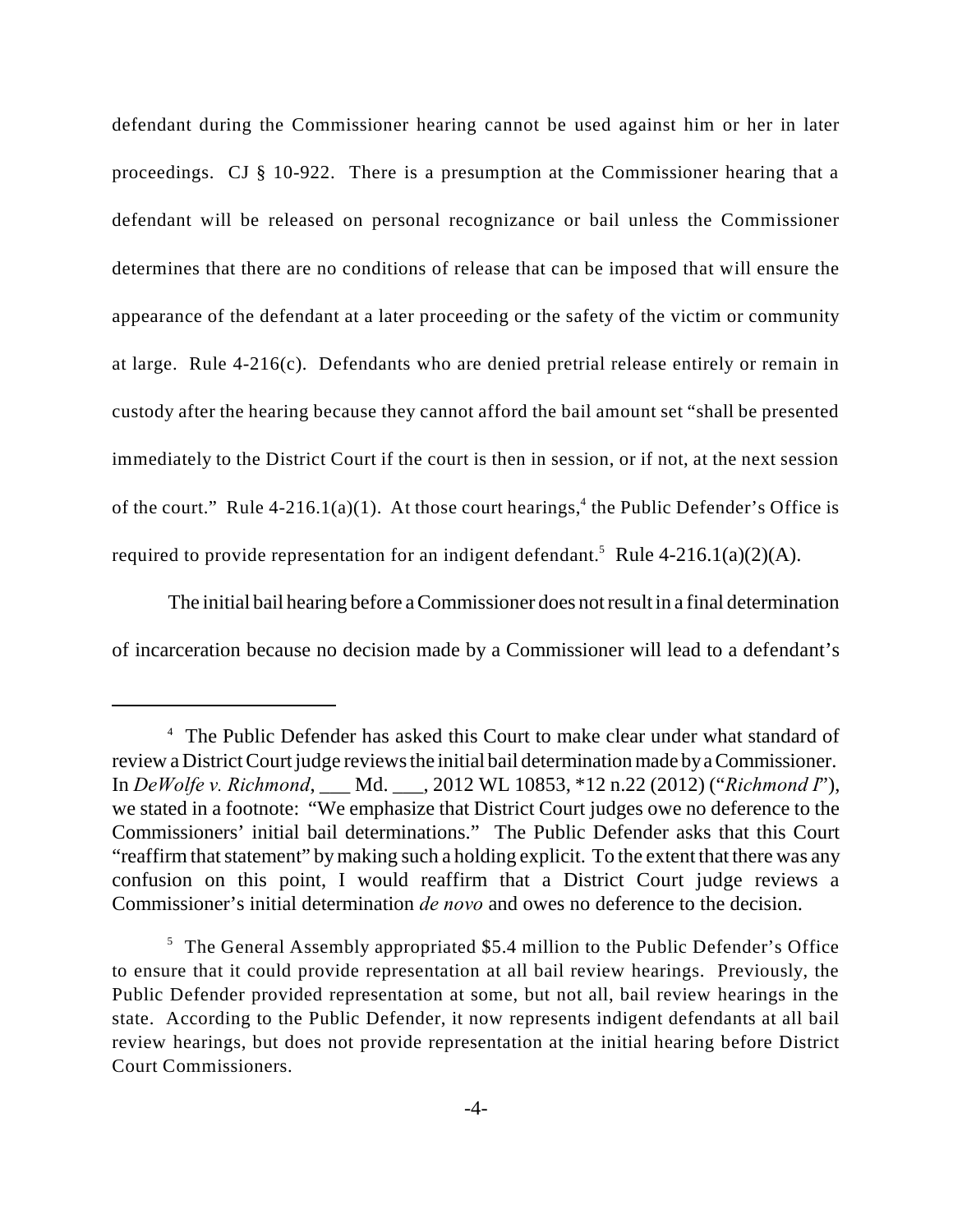languishing in custody without judicial review. Indeed, the law affirmatively requires that the Commissioner's initial bail decision be reviewed quickly by a judge, at a formal, in-court proceeding, at which every defendant––indigent or not––is entitled to representation by counsel. The very fact of speedy review of the Commissioner's preliminary determination, by a judge at a formal court proceeding where defense counsel can argue against the Commissioner's initial bail decision, negates any realistic concern about unfair procedural process. *See Baker v. McCollan*, 443 U.S. 137, 145 (1979) (concluding that "a detention of three days over a New Year's weekend does not and could not amount" to a deprivation of due process).

Although decided under the Fourth Amendment, I find instructive the Supreme Court's reasoning in *County of Riverside v. McLaughlin*, 500 U.S. 44 (1991). In *McLaughlin*, the Court examined whether a county's decision to combine probable cause determinations with arraignment violated the Fourth Amendment's requirement that warrantless arrests be followed by a prompt judicial determination of probable cause. *Id.* at 47. The Court concluded that a probable cause hearing must occur within 48 hours of arrest, and any hearings that take place within this time frame are presumptively constitutional. *Id.* at 57. The Court described this outcome as "a reasonable accommodation between legitimate competing concerns." *Id.* at 57-58.

I view the current Maryland bail-review system as a similar "reasonable accommodation between legitimate competing concerns." The procedure allows for a quick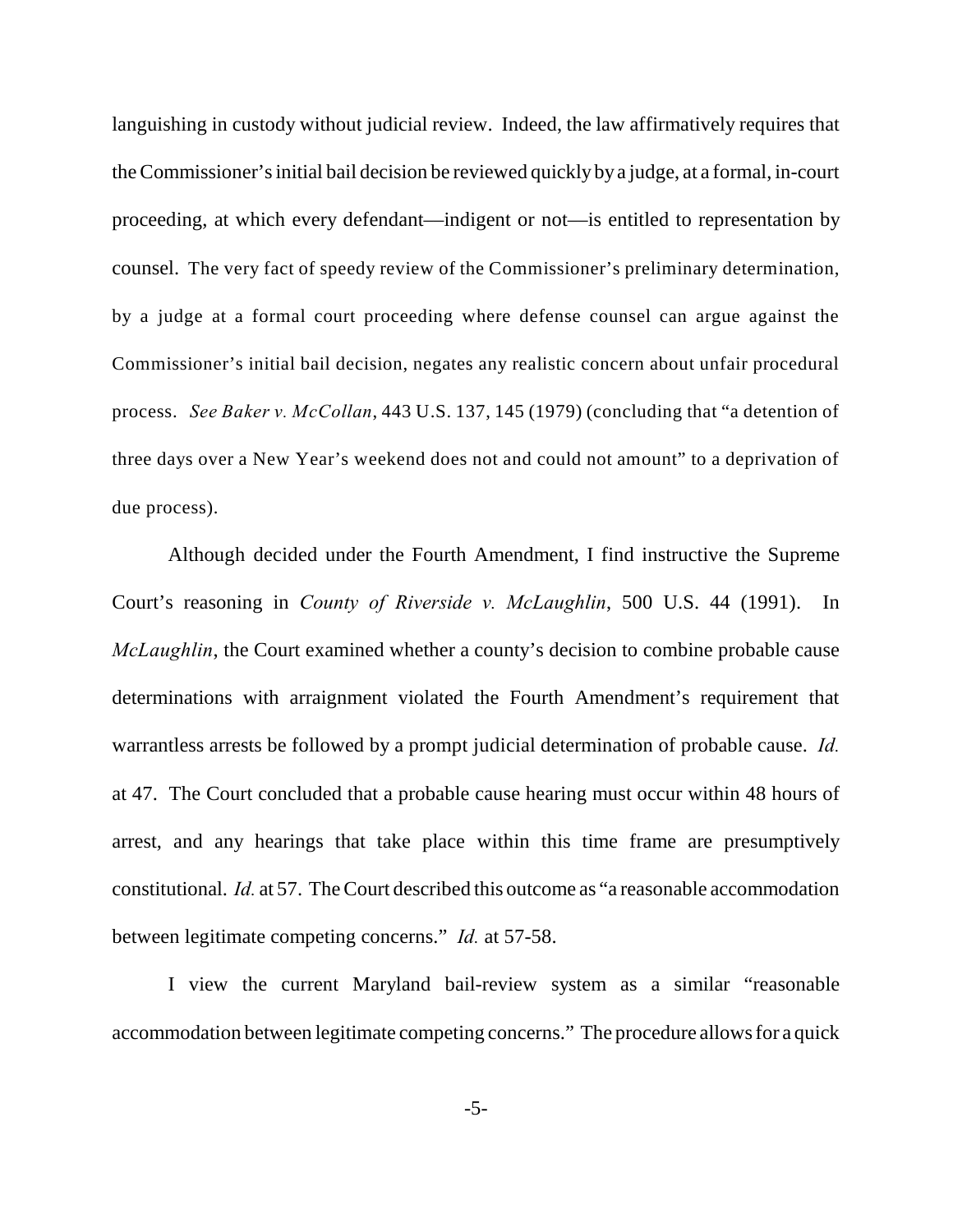assessment, by a neutral party, of whether the arrestee should, or should not, be released on his or her recognizance or upon satisfying a reasonable bail amount; the procedure further requires a formal judicial review of that initial determination, as soon as practicable, at which the defendant is entitled to the full benefits of counsel. The Commissioner hearing, combining a probable cause hearing with an initial bail determination, is designed to "minimize the time a presumptively innocent individual spends in jail." *See id.* at 58. In some cases, a Commissioner will either find probable cause lacking and release an arrestee, or determine that probable cause exists and allow an arrestee to be free pending trial, or to post a nominal bail amount. If that does not occur, the Commissioner's decision will be reviewed immediately by a District Court judge, and the arrestee will have the benefit of counsel to plead his or her case. This practice properly addresses the constitutional concerns.<sup>6</sup>

The changes adopted by the majority today will assuredly alter the Commissioner hearing from an informal process into a mini-trial, all of which can be repeated again before

<sup>&</sup>lt;sup>6</sup> The majority cites, at length, the language in *Richmond I*, 2012 WL at \*11-12, in which this Court wrote about the potential for defendants to lose their liberty in a Commissioner hearing and the potential benefit of counsel for defendants in that process. I do not disagree that counsel could be of assistance at a Commissioner hearing, but the question is not whether assistance would be beneficial, but rather whether it is constitutionally compelled. Moreover, the concerns expressed in the earlier iteration of this case came at a time when a defendant did *not* have the right to counsel at a bail review hearing in District Court. At that point, defendants could spend "weeks, if not many months," incarcerated prior to trial without having had counsel argue on their behalf. That concern is no longer present under current Maryland law.